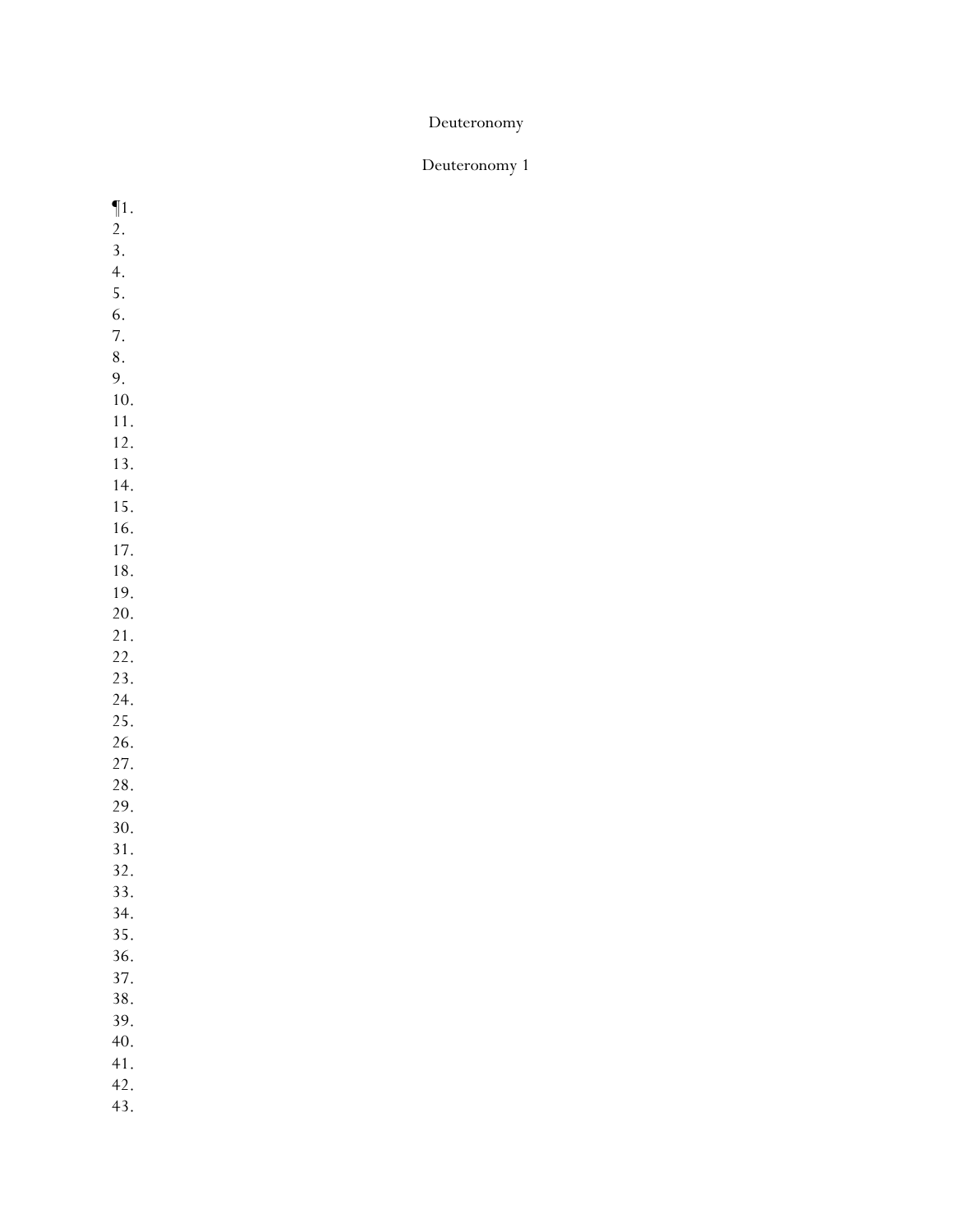- 45.
- 46.

| $\P1.$     |  |  |  |
|------------|--|--|--|
| 2.         |  |  |  |
| 3.         |  |  |  |
| 4.         |  |  |  |
| 5.         |  |  |  |
| 6.         |  |  |  |
| 7.         |  |  |  |
| 8.         |  |  |  |
| 9.         |  |  |  |
| 10.        |  |  |  |
| 11.        |  |  |  |
|            |  |  |  |
| 12.<br>13. |  |  |  |
|            |  |  |  |
| 14.        |  |  |  |
| 15.        |  |  |  |
| 16.        |  |  |  |
| 17.        |  |  |  |
| 18.        |  |  |  |
| 19.        |  |  |  |
| 20.        |  |  |  |
| 21.        |  |  |  |
| 22.        |  |  |  |
| 23.        |  |  |  |
| 24.        |  |  |  |
| 25.        |  |  |  |
| 26.        |  |  |  |
| 27.        |  |  |  |
| 28.        |  |  |  |
| 29.        |  |  |  |
| 30.        |  |  |  |
| 31.        |  |  |  |
| 32.        |  |  |  |
| 33.        |  |  |  |
| 34.        |  |  |  |
| 35.        |  |  |  |
| 36.        |  |  |  |
| 37.        |  |  |  |
|            |  |  |  |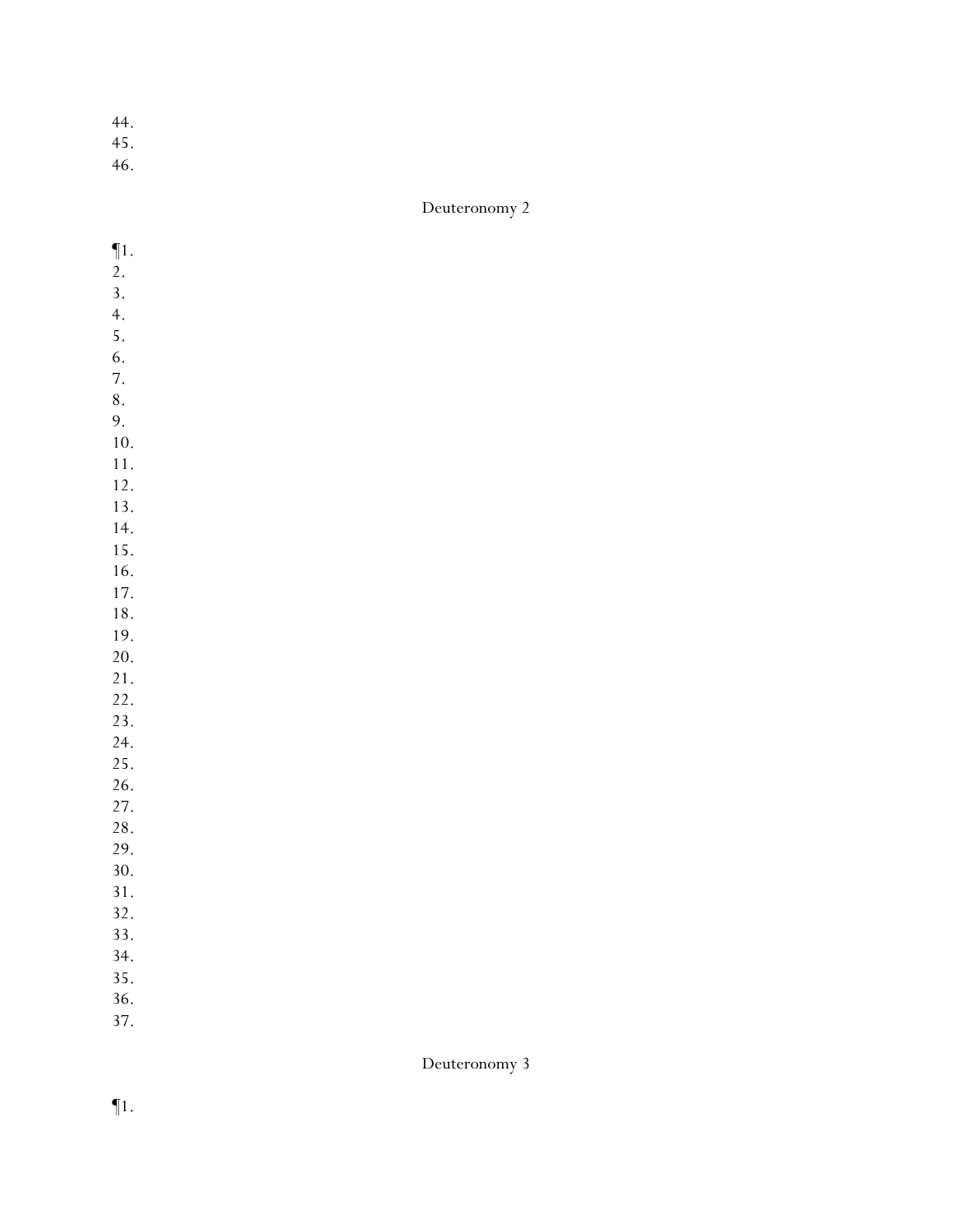- 2.
- 3.
- 4.
- 5. 6.
- 7.
- 8.
- 9.
- 10.
- 11.
- 12.
- 13.
- 14.
- 15. 16.
- 17.
- 18.
- 19.
- 20.
- 21.
- 22.
- 23.
- 24.
- 25. 26.
- 27.
- 28.
- 29.

 $\P1$ .

2. *Y*ou shall not add to the word that I am commanding *y*ou, and *y*ou shall not take away from it, that you may keep the commandments of Jehovah *y*our God which I command *y*ou.

3.

4.

- 5. Behold, I have taught *y*ou statutes and judgments, as Jehovah my God commanded me, to do in the land which *y*ou are entering in to possess.
- 6. And *y*ou shall keep them and do them, for that will be *y*our wisdom and *y*our understanding in the eyes of the nations which hear all these statutes. And they will say, "Surely, this great nation is a wise and understanding people!"
- 7.
- 8.
- 9.

- 11.
- 12.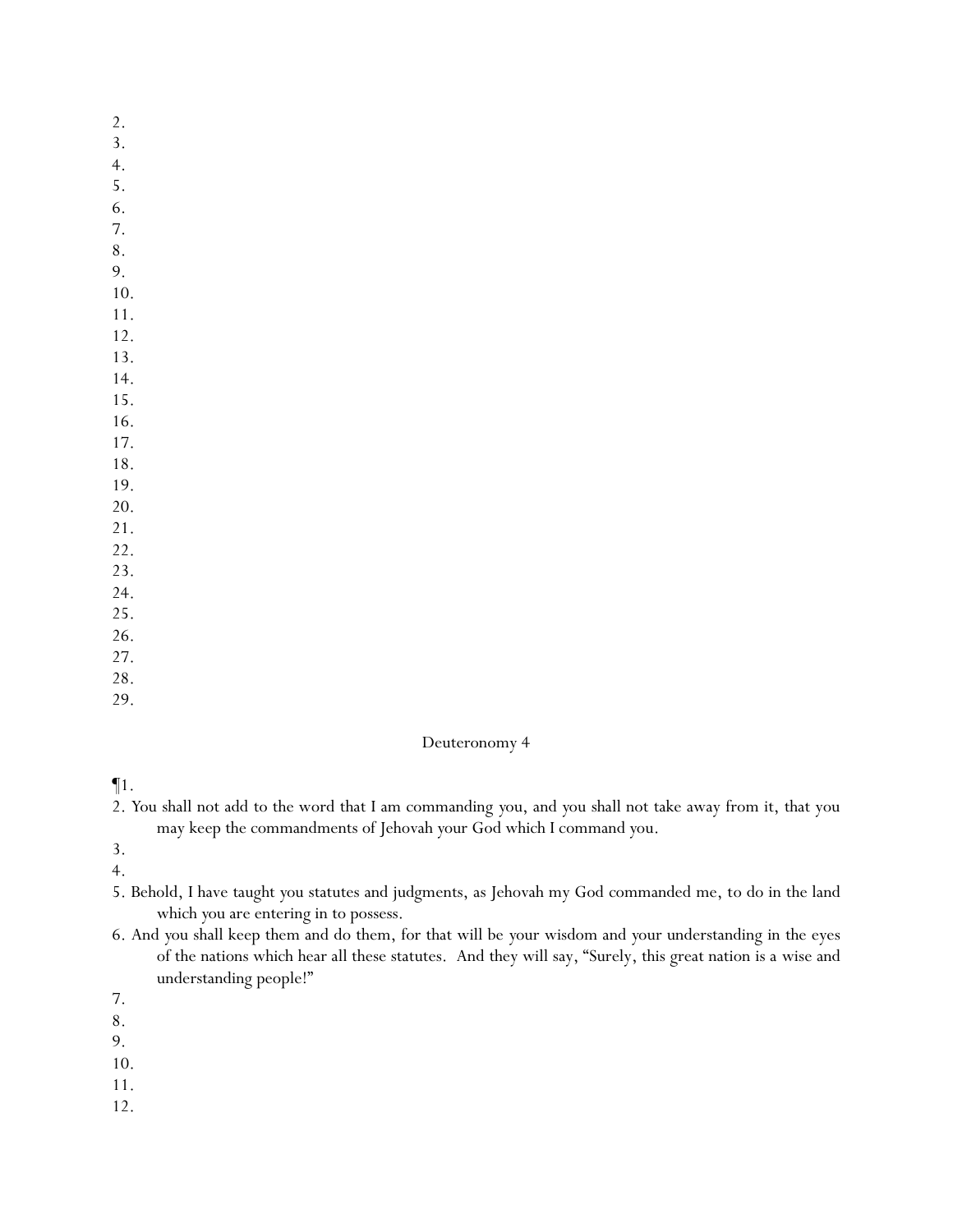13. 14. 15.

- 16.
- 17.
- 18.
- 19. 20.
- 21.
- 22.
- 23.
- 24.
- 25.
- 26.

27.

28. 29.

30.

31.

32.

- 33.
- 34.
- 35.
- 36. 37.
- 38.
- 39.
- 40.
- 41.
- 42.
- 43.
- 44. 45.
- 46.
- 47.
- 48.
- 49.

- ¶1.
- 2.
- 3.
- 4.
- 5.
- 6.
- 7.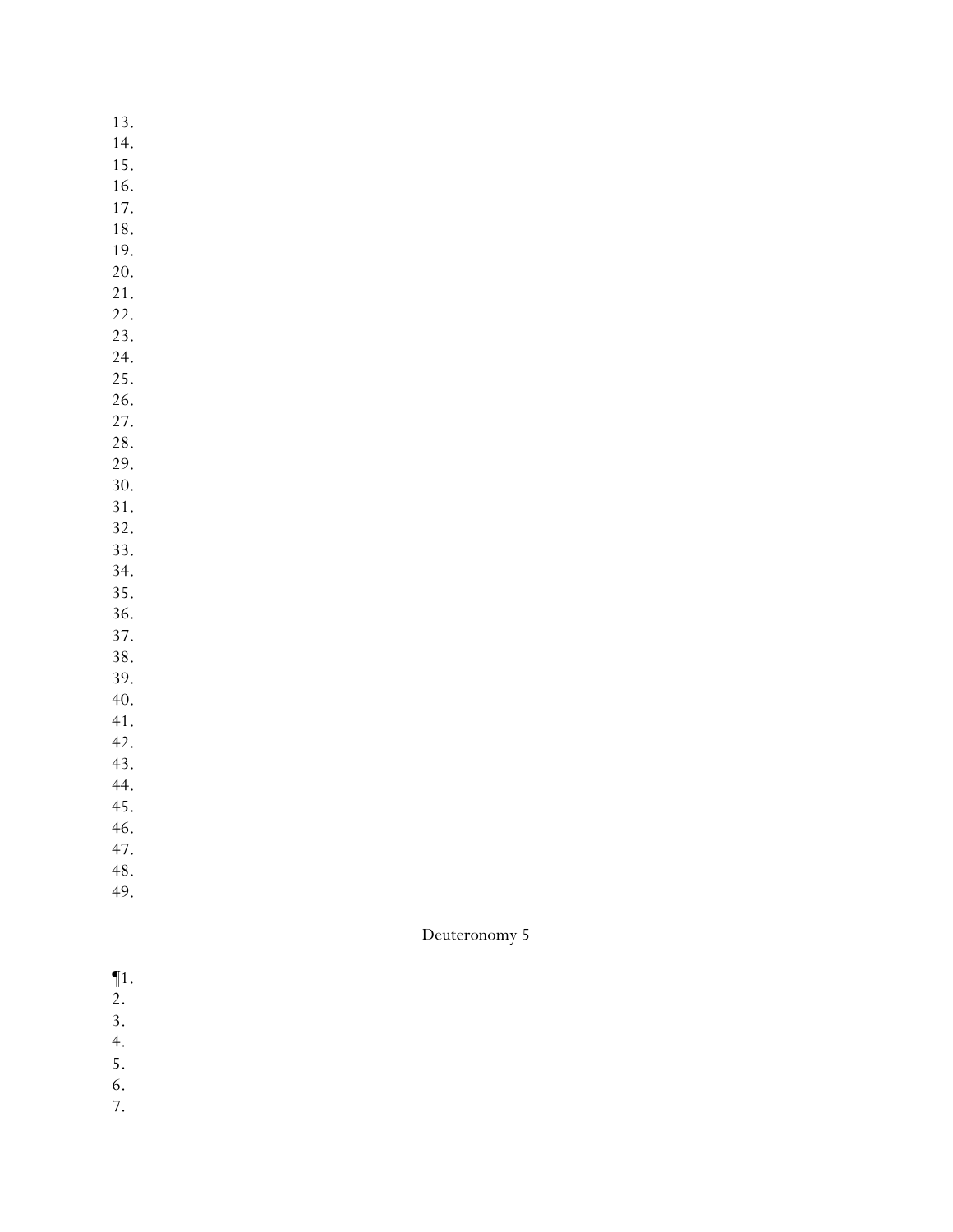- 8.
- 9.
- 10.
- 11.
- 12.
- 13.
- 14.
- 15.
- 16.
- 17.
- 18. 19.
- 
- 20.
- 21.
- 22. These words the LORD spoke to all *y*our assembly on the mountain from the midst of the fire, the cloud, and the thick darkness with a great voice, and He added no more, but He wrote them on two tablets of stone and gave them to me.
- 23. And it came to pass that when *y*ou heard the voice from the midst of the darkness and the mountain burning with the fire, then *y*ou drew near to me, all the heads of *y*our tribes, and *y*our elders,
- 24. that *y*ou said, 'Behold, Jehovah our God has shown us His glory and His greatness, and we have heard His voice from the midst of the fire! This day, we have seen that God can speak with man, and yet, he live.
- 25. So why should we now die? For this great fire will consume us if we hear the voice of Jehovah our God again, and we will die!
- 26. For who is there of all flesh who has heard the voice of the living God speaking out of the midst of fire as we have, and lived?
- 27. You go near and hear all that Jehovah our God says, and then you tell us everything that Jehovah our God said to you, and we will hear it and do it.'
- 28. And Jehovah heard the voice of *y*our words when *y*ou spoke to me, and Jehovah said to me, 'I have heard the voice of the words of this people that they spoke to you. They have done well in all that they have spoken.
- 29. Who will give them to have such a heart, to fear me always and to keep all my commandments, that it might be well with them and their children forever?'
- 30.
- 31.
- 32.
- 33.

¶1.

- 2.
- 3.
- 4. Hear, O Israel! Jehovah our God is Jehovah alone!
- 5. You shall love Jehovah your God with all your heart, and with all your souls, and with all your might."
- 6.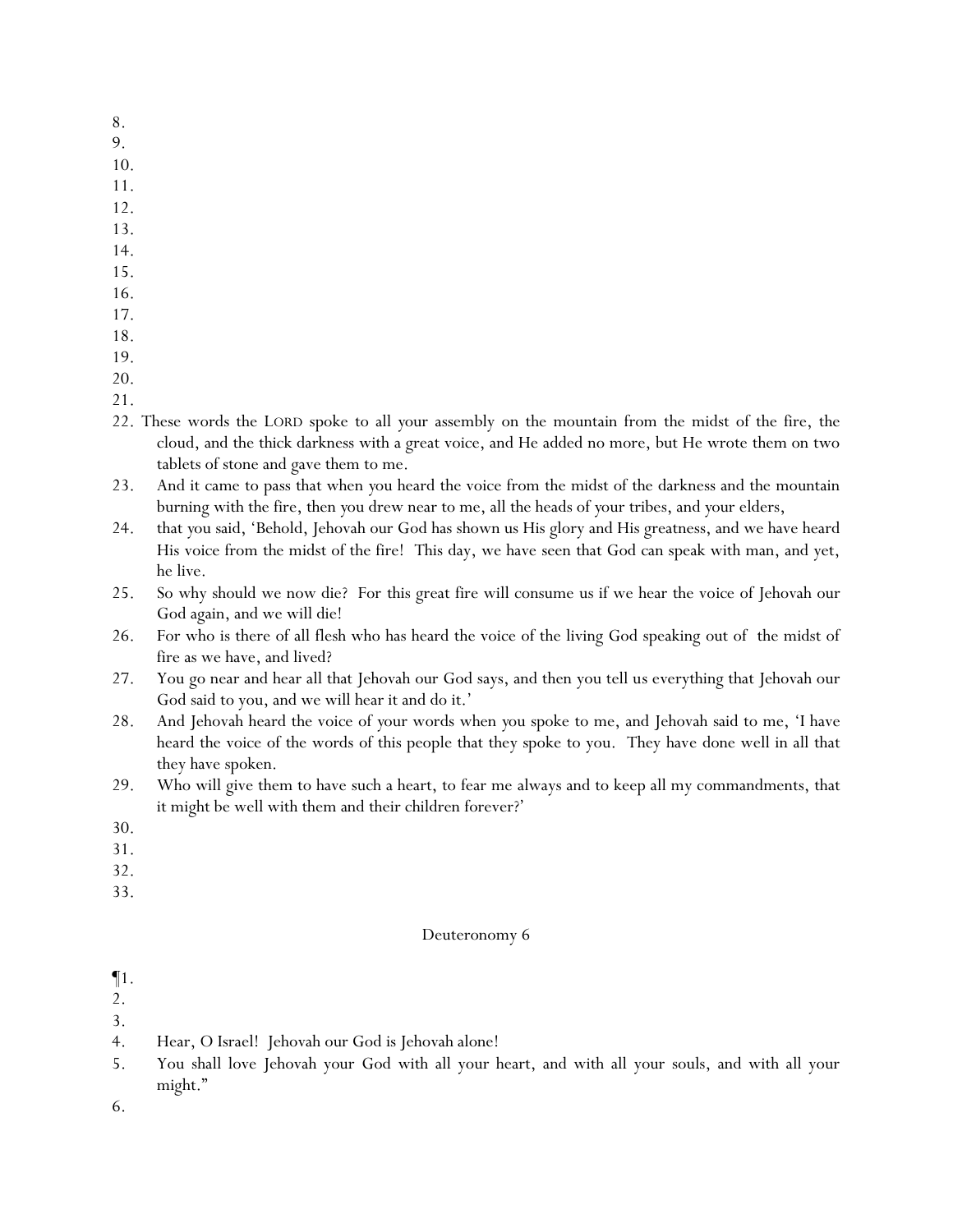- 7.
- 8.
- 9.
- 10.
- 11.
- 12. 13.
- 14.
- 15.
- 16.
- 17.
- 18.
- 19.
- 20.
- 21.
- 22.
- 23.
- 24.
- 25. And it will be our righteousness before Jehovah our God if we are careful to do all this law just as He has commanded us.

- ¶1.
- 2.
- 3.
- 4.
- 5.
- 6.
- 7.
- 8. But because of Jehovah's love for *y*ou and because He would keep the oath which He swore to *y*our fathers, Jehovah brought *y*ou out with a mighty hand and redeemed you from the house of slaves, out of the hand of Pharaoh, King of Egypt.
- 9.
- 10.
- 11.
- 12.
- 13.
- 14.
- 15.
- 16.
- 17. 18.
- 19.
- 20.
- 21.
- 22.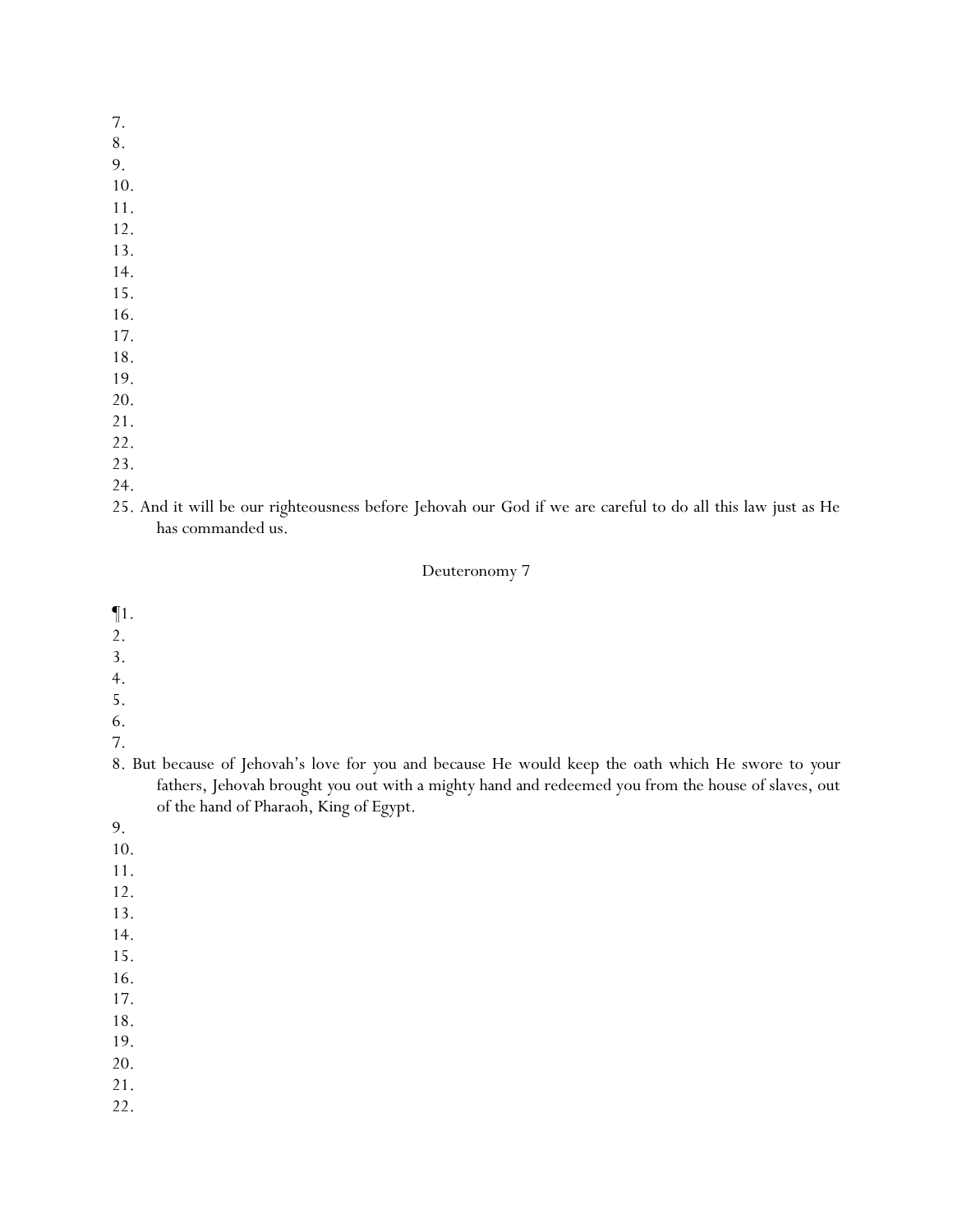- 23.
- 24.
- 25.
- 26.

| $\P1.$           |  |  |  |
|------------------|--|--|--|
| 2.               |  |  |  |
| $\overline{3}$ . |  |  |  |
| $\overline{4}$ . |  |  |  |
| 5.               |  |  |  |
| 6.               |  |  |  |
| 7.               |  |  |  |
| $\bf 8$ .        |  |  |  |
| 9.               |  |  |  |
| $10.$            |  |  |  |
| 11.              |  |  |  |
| 12.              |  |  |  |
| 13.              |  |  |  |
| 14.              |  |  |  |
| 15.              |  |  |  |
| 16.              |  |  |  |
| 17.              |  |  |  |
| 18.              |  |  |  |
| 19.              |  |  |  |
| 20.              |  |  |  |

- ¶1. "Hear, O Israel. You are passing over the Jordan today, to go in to possess nations greater and mightier than you, cities great and walled up to heaven,
- 2. a people great and tall, children of the Anakim, whom you know, and of whom you have heard *it said*, 'Who can stand before the children of Anak?
- 3. Know then today, that Jehovah your God, He is going over before you. As a consuming fire He will annihilate them, and He shall humble them before you, and you shall dispossess them and destroy them quickly, just as Jehovah has said to you.
- 4. But when the LORD your God thrusts them out from before you, do not think in your heart, saying, 'It is because of my righteousness has the LORD brought me in to possess this land', for it is because of the wickedness of these nations that the LORD is driving them out from before you.
- 5. Not because of your righteousness or because of the uprightness of your heart are you going in to possess their land, but because of the wickedness of these nations is the LORD your God driving them out from before you, to establish the word which Jehovah swore to your fathers, to Abraham, to Isaac, and to Jacob.
- 6. Know then, that Jehovah your God is not giving this good land to you to possess it because of your righteousness, for you are a stiff-necked people,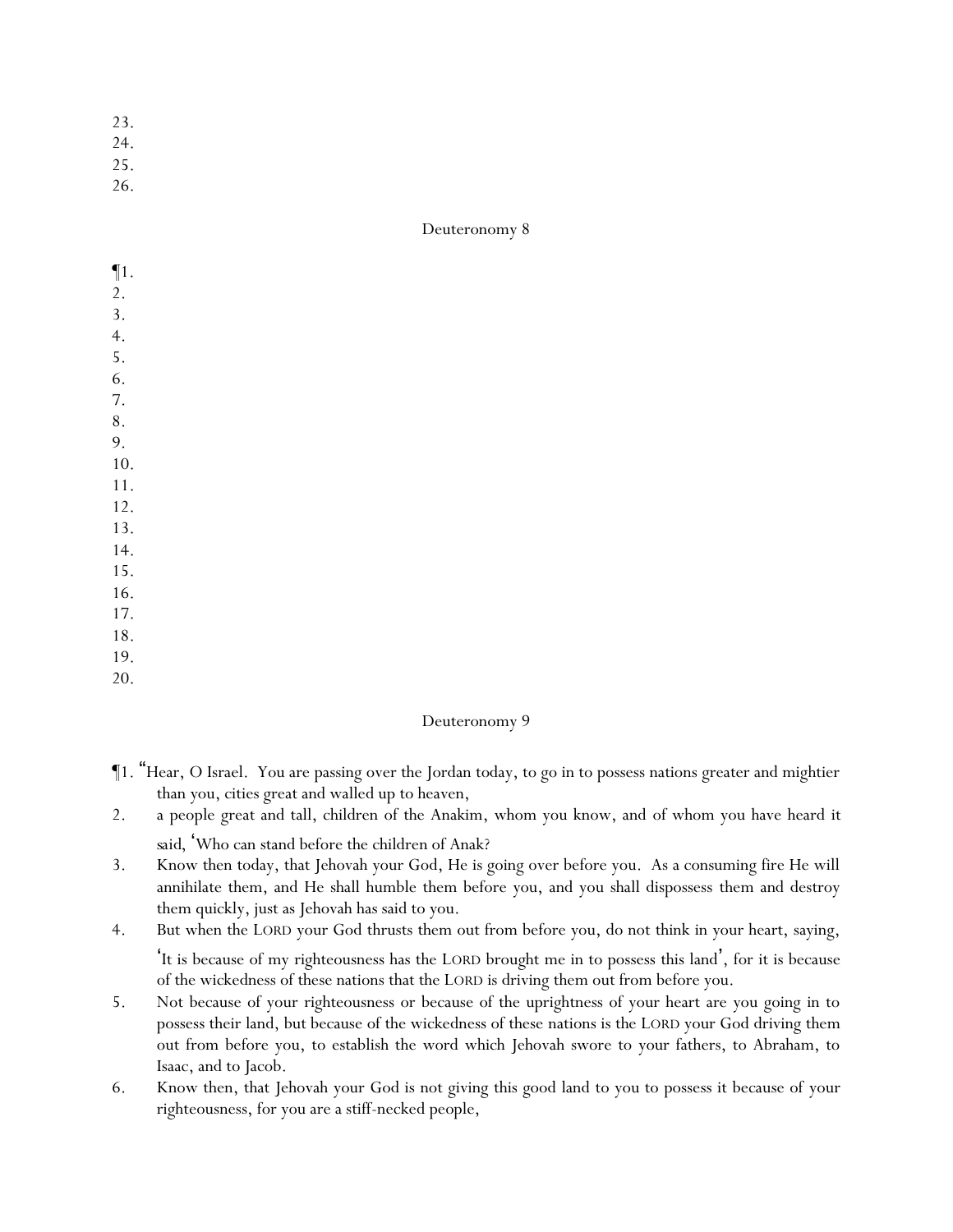- 7. Remember! Do not forget that you provoked Jehovah your God to wrath in the wilderness, for from the day that you came out of the land of Egypt until you came to this place you have been rebellious against the LORD.
- 8. And at Horeb *y*ou provoked Jehovah to wrath, and Jehovah was angry with *y*ou so as to have destroyed *y*ou.
- 9. When I went up into the mount to receive the stone tablets, the tablets of the covenant which the LORD made with *y*ou, and I remained in the mount forty days and forty nights, I neither ate bread nor drank water.
- 10. And Jehovah gave me the two stone tablets, written by the finger of God, and on them were all the words that Jehovah had spoken with *y*ou in the mount from the midst of the fire on the day of the Assembly.
- 11. And it came to pass that at the end of forty days and forty nights Jehovah gave me the two stone tablets, the tablets of the covenant.
- 12. Then Jehovah said to me, 'Get up! Go down from here quickly, for your people whom you brought out from Egypt have corrupted *themselves*. They have turned aside quickly from the way which I commanded them. They have made for themselves a molten image. '
- 13. Jehovah also spoke to me, saying, 'I have seen this people, and behold, it is a stiff-necked people.
- 14. Leave Me alone, and I will annihilate them and blot out their name from under heaven, and I will make you into a nation mightier and greater than it. '
- 15. So, I turned and went down from the mount, and the mount was burning with fire, and the two tablets of the covenant were in my two hands.
- 16. And I looked, and behold, *y*ou had sinned against Jehovah *y*our God and had made for *y*ourselves a molten calf. *Y*ou had turned aside quickly from the way which Jehovah had commanded *y*ou.
- 17. And I took the two tablets and threw them from my two hands, and I shattered them before *y*our eyes.
- 18. Then I threw myself down before Jehovah, as before, forty days and forty nights. I neither ate bread nor drank water because of all *y*our sin that *y*ou had sinned in doing evil in the sight of Jehovah, provoking him to anger.
- 19. For I was afraid of the anger and fury with which Jehovah raged against *y*ou, to destroy *y*ou. But Jehovah listened to me at that time also.
- 20. And Jehovah was very angry with Aaron so as to have destroyed him, and I also prayed for Aaron at that time.
- 21. And I took *y*our sin, the calf that *y*ou had made, and I burned it with fire, and I crushed it, grinding it thoroughly until it was ground fine as dust, and I cast the dust into the river that descended from the mount.
- 22. And at Taberah, and at Massah, and at Kibrothhattavah, *y*ou provoked Jehovah to wrath.
- 23. And when Jehovah sent *y*ou from Kadeshbarnea, saying, 'Go up and take possession of the land which I have given to *y*ou', then *y*ou rebelled against the commandment of Jehovah *y*our God, and *y*ou did not believe Him, and *y*ou did not listen to His voice.
- 24. *Y*ou have been rebellious against Jehovah from the day I knew *y*ou.
- 25. So I threw myself down before Jehovah forty days and forty nights, as I fell down *before*, because Jehovah had thought to annihilate *y*ou.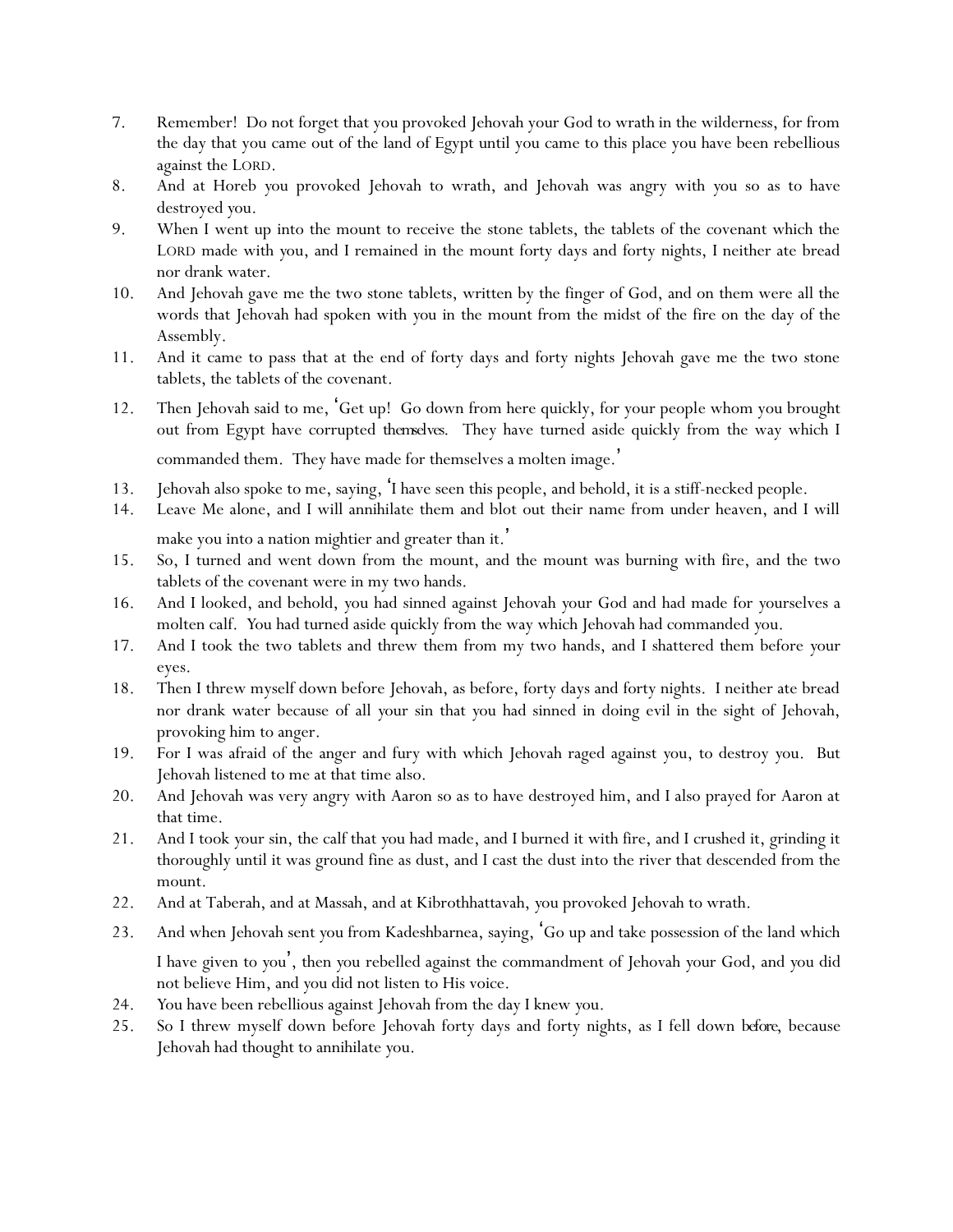- 26. And I prayed to Jehovah, and said, 'My Lord Jehovah, do not destroy your people and your inheritance which you redeemed through your greatness, whom you brought out of the land of Egypt with a mighty hand.
- 27. Remember your servants, Abraham, Isaac, and Jacob. Do not regard the stubbornness of this people, or its wickedness, or its sin.
- 28. Lest the land from which you brought us out from says, "Because Jehovah was not able to bring them to the land of which He had spoken to them, and because of His hatred of them, He brought them out to kill them in the wilderness."
- 29. For they are your people and your inheritance, which you brought out by your mighty power and with your outstretched arm."

- ¶1. "At that time, Jehovah said to me, 'Hew out for yourself two stone tablets like the first ones, and come up the mount to me, and make for yourself a wooden ark.
- 2. And I will write on the tablets the words that were on the first tablets that you shattered, and you shall put them in the ark.'
- 3. And I made an ark of shittim wood, and hewed two stone tablets like the first ones, and I went up the mount with the two tablets in my hand.
- 4. And He wrote on the tablets the same writing as on the first, the ten commandments which Jehovah spoke to *y*ou in the mount, from the midst of the fire on the day of the Assembly; and Jehovah gave them to me.
- 5. And I turned and came down from the mount and put the tablets in the ark that I had made. And they are there, as Jehovah commanded me.
- ¶6. (And the children of Israel journeyed from Beeroth of the children of Jaakan to Mosera. There Aaron died and was buried, and Eleazar his son ministered as priest in his place.
- 7. From there they journeyed to Gudgod, and from Gudgod to Jotbath, a land of streams of water.)
- ¶8. At that time, Jehovah separated the tribe of Levi, to bear the ark of the covenant of the LORD, to stand before the LORD to minister, and to bless in His Name, as until this day.
- 9. Therefore, there is no portion and no inheritance for Levi with his brethren. Jehovah is his inheritance as Jehovah your God spoke to him.
- ¶10. And I stayed in the mount according to the days of the first time, forty days and forty nights, and Jehovah listened to me at that time also; Jehovah would not destroy you.
- 11. And Jehovah said to me, 'Get up and go on *your*journey before the people, that they may go in and

possess the land which I swore to their fathers to give to them.'

12.

- 14.
- 15.
- 16.
- 17.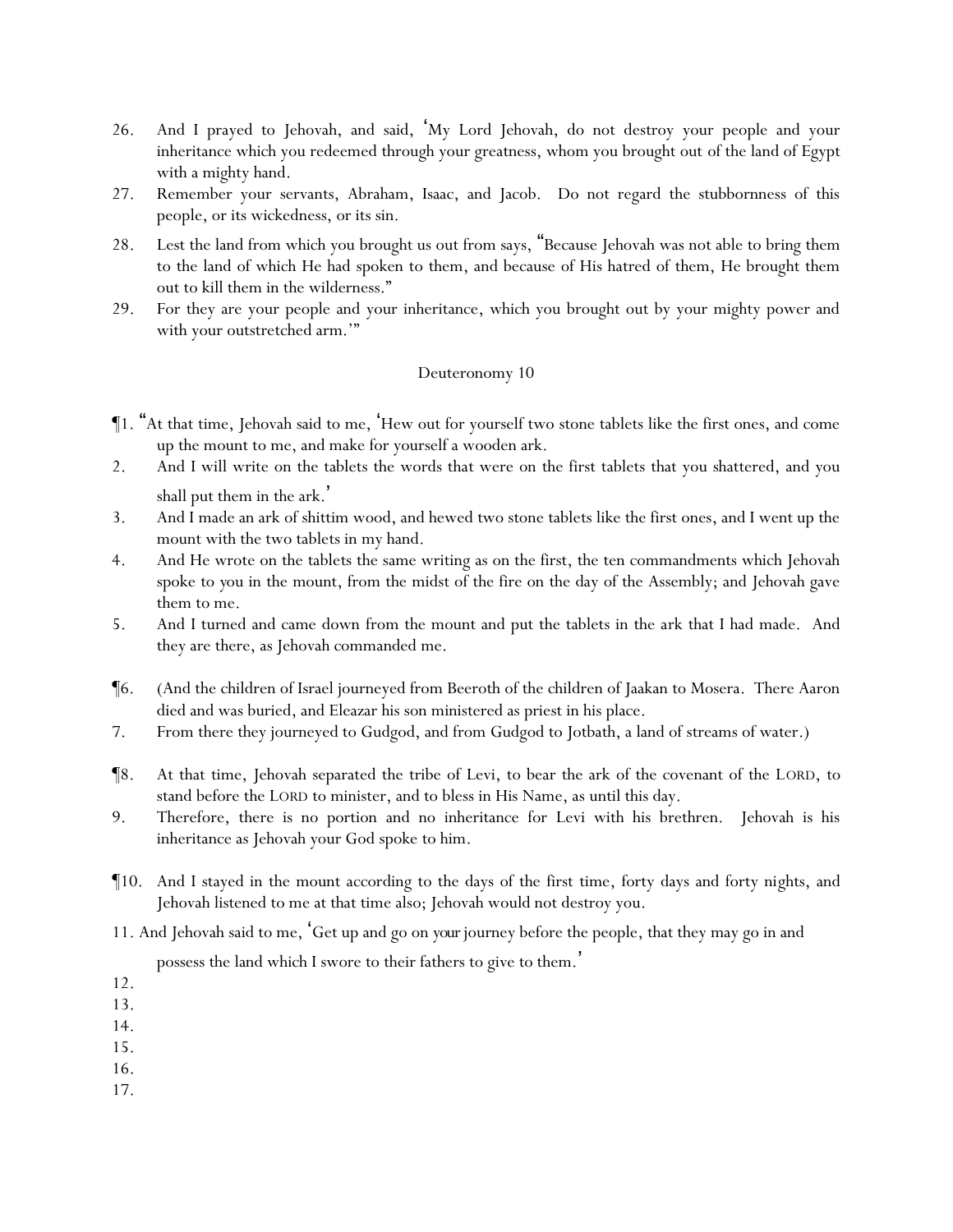- 18.
- 19.
- 20.
- 21.
- 22.

- ¶1. 2. 3. 4. 5. 6. 7. 8. 9. 10. 11. 12. 13. 14. 15. 16. 17. 18. 19. 20. 21. 22. 23. 24. 25. 26. Behold, I am setting before you today a blessing and a curse: 27. the blessing when *y*ou obey the commandments of Jehovah *y*our God which I am commanding *y*ou
- today, 28. and the curse if *y*ou do not obey the commandments of Jehovah *y*our God, but turn aside from the
- way that I command *y*ou today, to walk after other gods which *y*ou have not known.
- 29.
- 30.
- 31.
- 32.

Deuteronomy 12

¶1.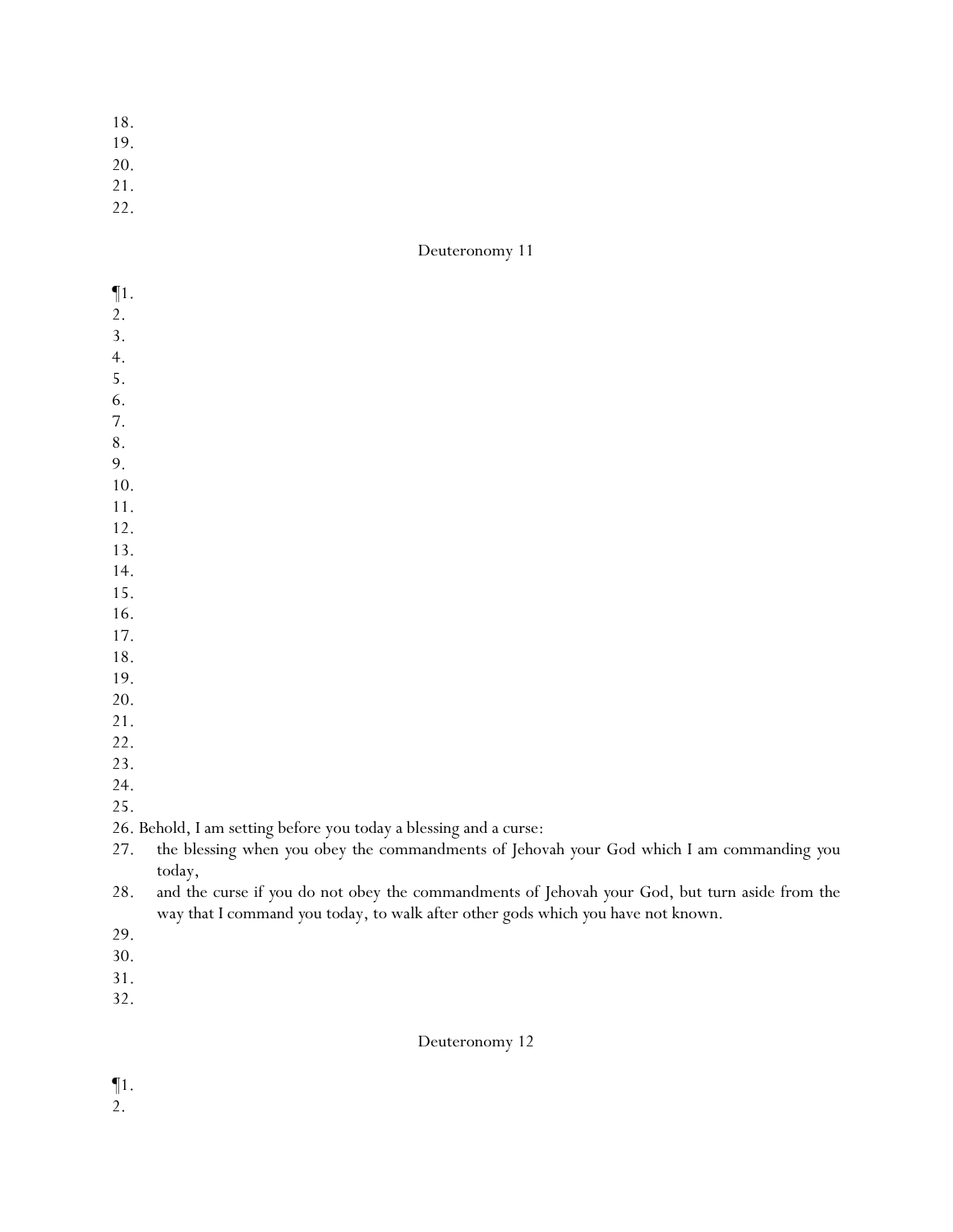- 3.
- 4.
- 5.
- 6. And there, *y*ou shall bring *y*our burnt offerings, and *y*our sacrifices, and *y*our tithes, and the offering of *y*our hand, and *y*our vows, and *y*our freewill offerings, and the firstborn of *y*our herd and *y*our flock.
- 7. And there, *y*ou shall eat before Jehovah *y*our God, and *y*ou shall rejoice in all *y*our hand does, *y*ou and *y*our households with which Jehovah your God has blessed you.
- 8. *Y*ou shall not do altogether as we are doing here, today, each one doing whatever is right in his own eyes,
- 9. for *y*ou have not as yet come to the rest and to the inheritance that Jehovah your God is giving you.
- 10. But when *y*ou have crossed over the Jordan and have settled in the land which Jehovah *y*our God will cause *y*ou to inherit, and when He has given you rest from all your enemies round about and *y*ou dwell in safety,
- 11. then there will be a place which Jehovah *y*our God will choose as a dwelling place for His name. There shall *y*ou bring all that I have commanded *y*ou: *y*our burnt offerings and *y*our sacrifices, *y*our tithes and the offering of *y*our hand, and all the best of *y*our votive offerings which *y*ou may vow to Jehovah."
- 12.
- 13. Take heed to yourself, that you do not offer your burnt offerings at any place that you see.
- 14. but only at the place that Jehovah will choose in one of your tribes. There you shall offer your burnt offerings, and there you shall do all that I command you.
- 15.
- 16.

- 18.
- 19.
- 20.
- 21.
- 22.
- 23.
- 24.
- 25.
- 26. 27.
- 28.
- 29.
- 30.
- 31.

32. Be careful to do everything that I command *y*ou; do not add to it or take away from it.

- ¶1. Now, if a prophet rise up in your midst, or a dreamer of dreams, and gives you a sign or a wonder,
- 2. and the sign or the wonder come to pass that he spoke to you, and if he says, "Let us go after other gods which you have not known, and serve them,"
- 3. do not heed the words of that prophet or that dreamer of dreams, for Jehovah *y*our God is testing *y*ou, to know whether *y*ou love the LORD *y*our God with all *y*our heart and with all *y*our soul.

<sup>17.</sup> terumah (vv. 6, 11)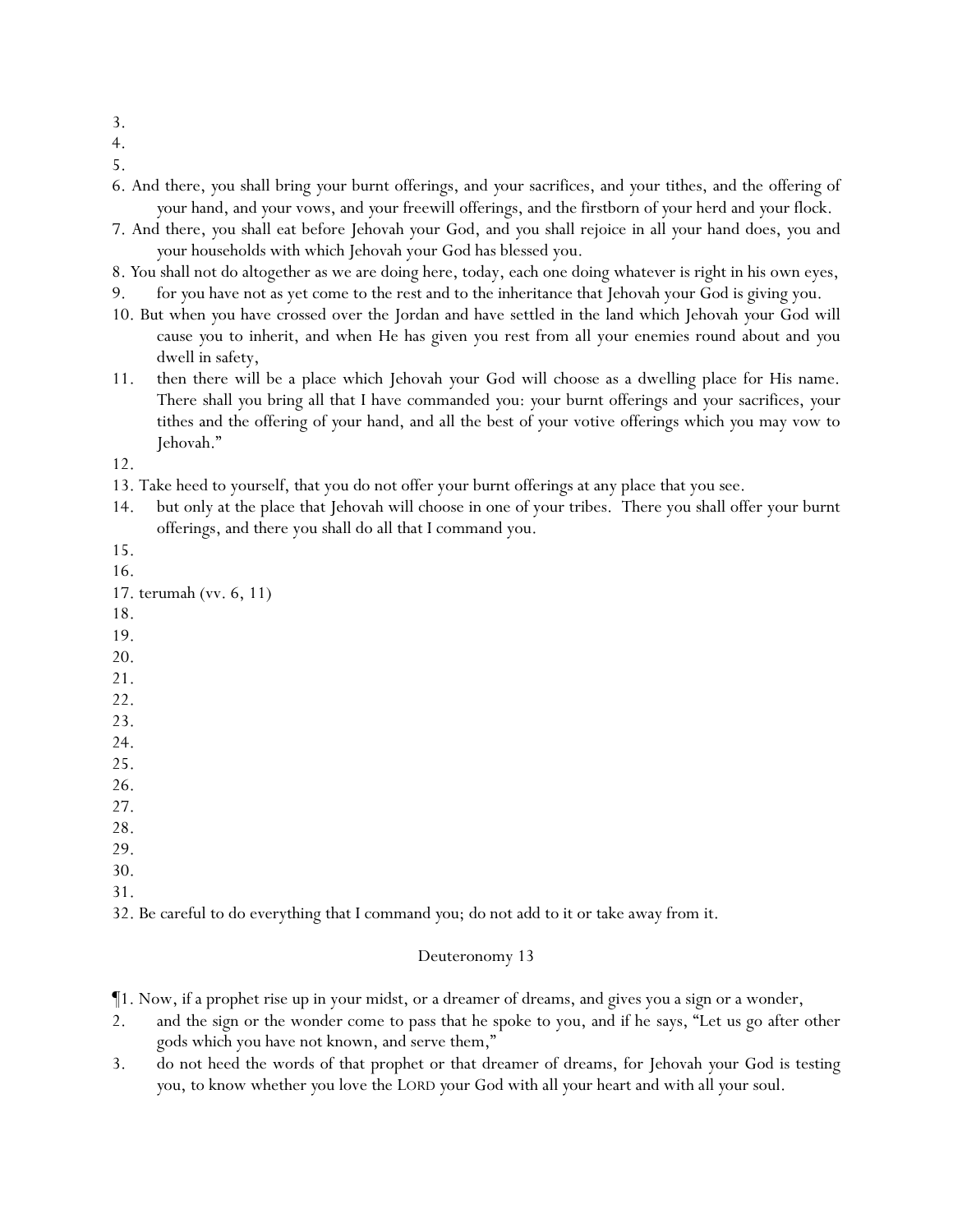- 4. *Y*ou shall follow after the LORD *y*our God, and Him shall *y*ou fear, and His commandments shall *y*ou keep, and His voice shall *y*ou heed, and Him shall *y*ou serve, and to Him shall *y*ou cling!
- 5. And that prophet or dreamer of dreams shall be put to death because he spoke apostasy against Jehovah *y*our God, the One who brought *y*ou out from the land of Egypt and redeemed you from the house of bondage, to thrust you out from the way that the LORD your God commanded you to walk in. And you shall purge the evil from your midst.
- 6. If your brother, the son of your mother, or your son, or your daughter, or the wife of your bosom, or your friend who is as your own soul entices you secretly, saying, "Let us go and serve other gods that you have not known, you or your fathers,
- 7. even the gods of the peoples who are about *y*ou, who are close to you or far from you, even from one end of the earth to the other end,
- 8. you shall not give in to him, nor listen to him! Nor shall your eye pity him; nor shall you spare or conceal him!
- 9. But you shall kill him! Your own hand shall be first against him, to put him to death, and afterward, the hand of all the people.
- 10.

- 12.
- 13.
- 14.
- 15.
- 16.
- 17.
- 18.

#### Deuteronomy 14

| Compare Leviticus 11 |  |
|----------------------|--|
|----------------------|--|

- ¶1.
- 2.
- 3.
- 4.
- 5.
- 6.

- 8.
- 9.
- 10. 11.
- 12.
- 13.
- 14.
- 15.
- 16.
- 17.
- 18.
- 19.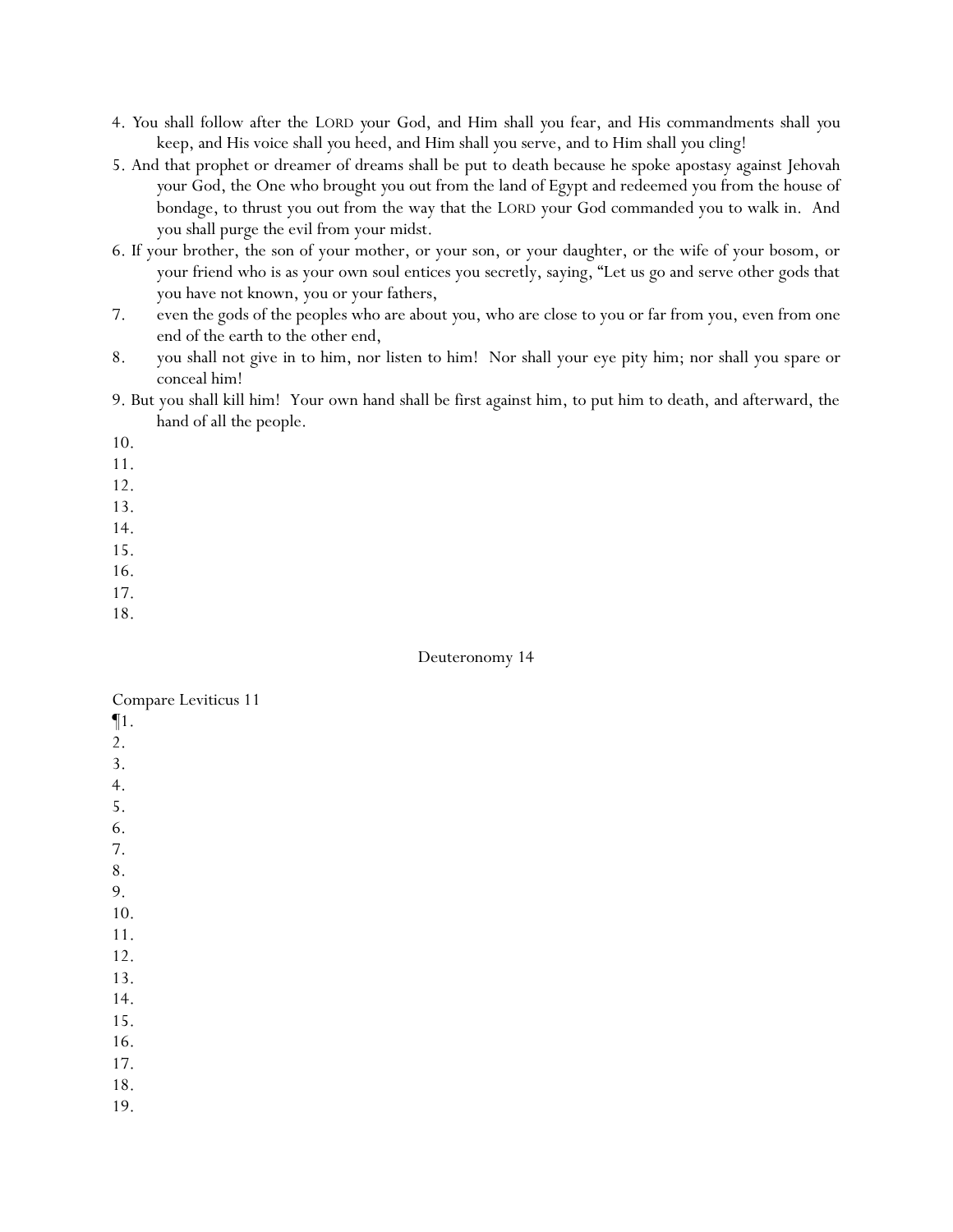- 20.
- 21.
- 22.
- 23.
- 24.
- 25.
- 26.
- 27.
- 28.
- 29.

- $\P1$ .
- 2.
- 3.
- 4.
- 5.
- 6.
- 7.
- 8.
- 9.
- 10.
- 11. 12.
- 13.
- 
- 14.

## 15. And you remember that you were a slave in the land of Egypt, but Jehovah your God redeemed you. That is why I have commanded this thing of you today.

- 16.
- 17.
- 18.
- 19.
- 20.
- 21.
- 22.
- 23.

- $\P1$ .
- 2.
- 3.
- 4.
- 5. 6.
- 7.
- 8.
	-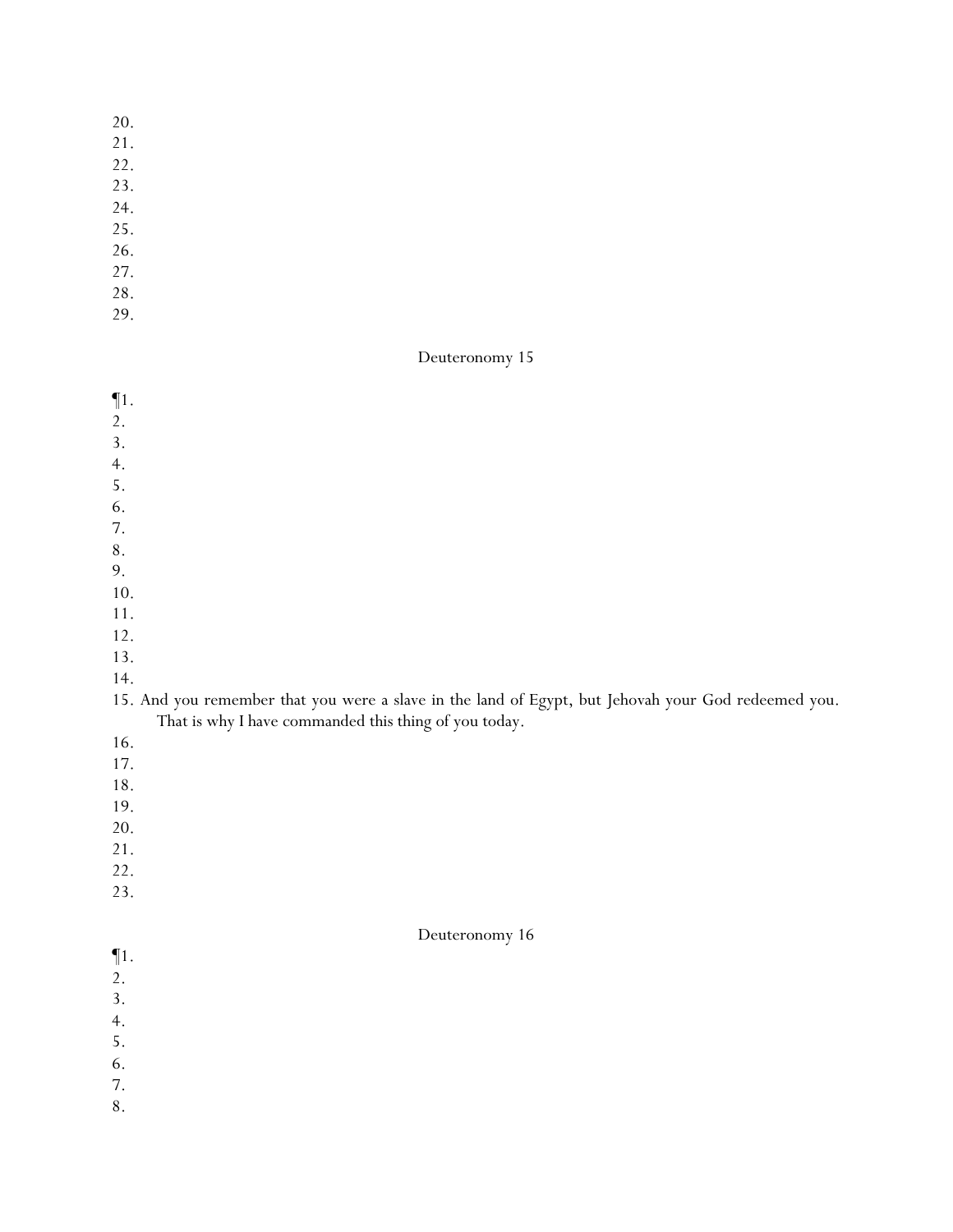- 10.
- 11.
- 12.
- 13.
- 14.
- 15. 16.
- 17.
- 18.
- 19.
- 20.
- 21.
- 22.

## Deuteronomy 17

- ¶1.
- 2.
- 3.
- 4.
- 5.
- 6.
- 7.
- 8. 9.
- 10.
- 11.
- 12.
- 13.

14. When you come into the land that Jehovah your God is giving to you and have possessed it and settled

in it, then you will say, "I will set a king over me, like all the nations that are around me."

- 15. You must set over you a king whom Jehovah your God will choose; you will set one from among your brothers as king over you. You may not appoint over you a foreigner, one who is not your brother.
- 16. Only, he shall not multiply to himself horses, nor return the people to Egypt in order to heap up

horses, for Jehovah has said to *y*ou, "*Y*ou are never again to return by this way."

- 17. Nor shall he multiply wives to himself, so that his heart will not turn aside, and he shall not greatly multiply silver and gold for himself.
- 18. And it will come to pass, when he sits on the throne of his kingdom, that he shall write for himself a copy of this law in a book from *that which is* before the Levitical priests.
- 19. And it will be with him, and he will read it all the days of his life: that he may learn to fear Jehovah his God, to keep all the words of this law and these statutes, to do them,
- 20. so that his heart will not be exalted above his brothers, so that he will not turn from the commandment, either to the right or the left, so that he may prolong his days over his kingdom, he, and his sons, in the midst of Israel.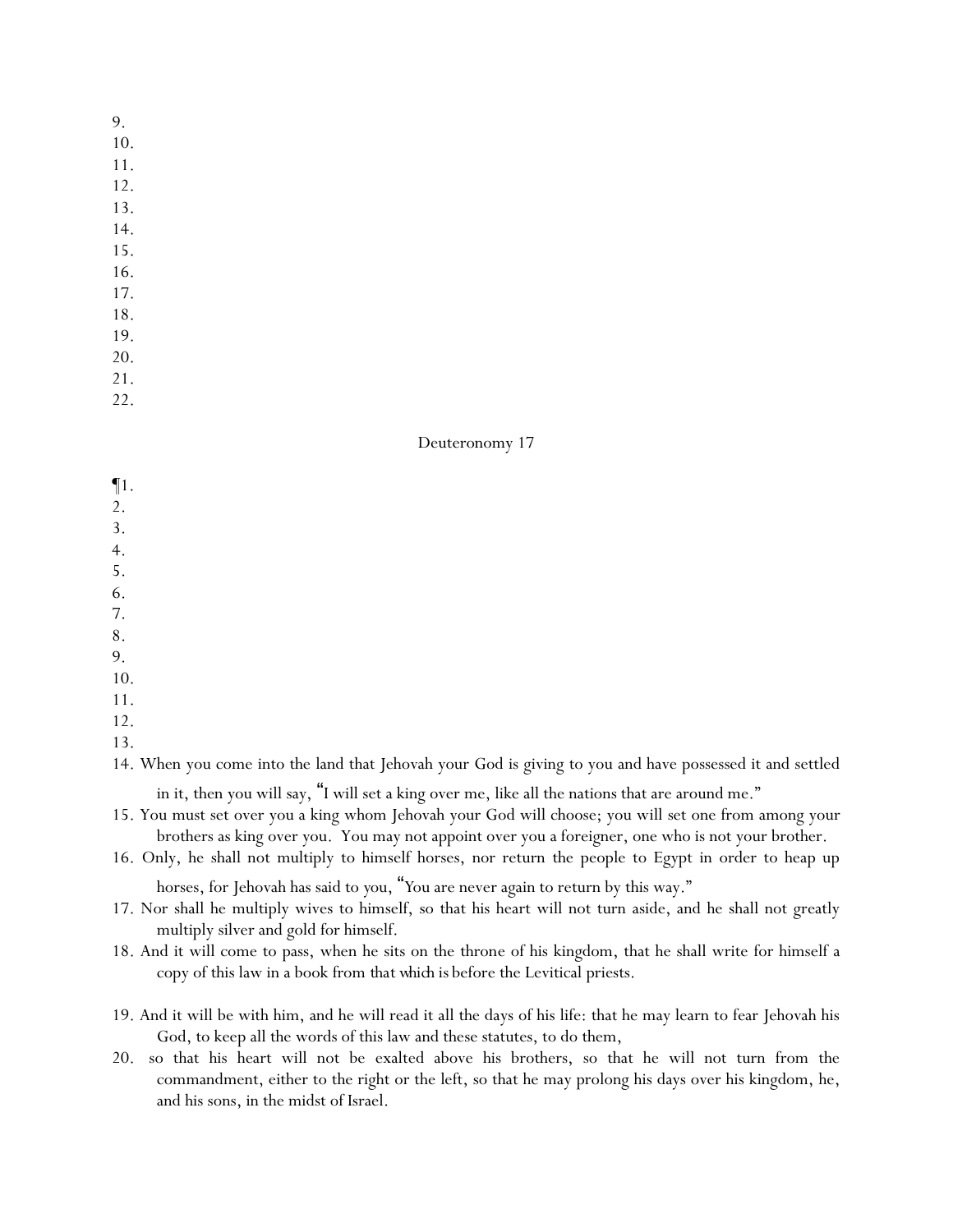- ¶1.
- 2.
- 3.
- 4.
- 5.
- 6.
- 7.
- 8.
- 9.
- 10.
- 11.
- 12.
- 13.
- 14.
- 15. A prophet like me will Jehovah your God raise up for you, from among you, from your kinsmen (to him, you must listen),
- 16. according to all that you asked when we were at Horeb with Jehovah your God on the day of the Assembly, saying, "I cannot hear again the voice of Jehovah my God or view any longer this great fire, lest I die!"
- 17. And Jehovah said to me, "What they have said is good.
- 18. I will raise up for them, from among their kinsmen, a prophet like you, and I will put my words into his mouth, and he will tell them all that I command him.
- 19. And it shall be that whoever will not listen to my words which he will speak in my name, I will require it of him.
- 20.
- 21.
- 22.

- ¶1.
- 2.
- 3.
- 4.
- 5.
- 6.
- 7.
- 8.
- 9. 10.
- 
- 11. 12.
- 
- 13. 14.
-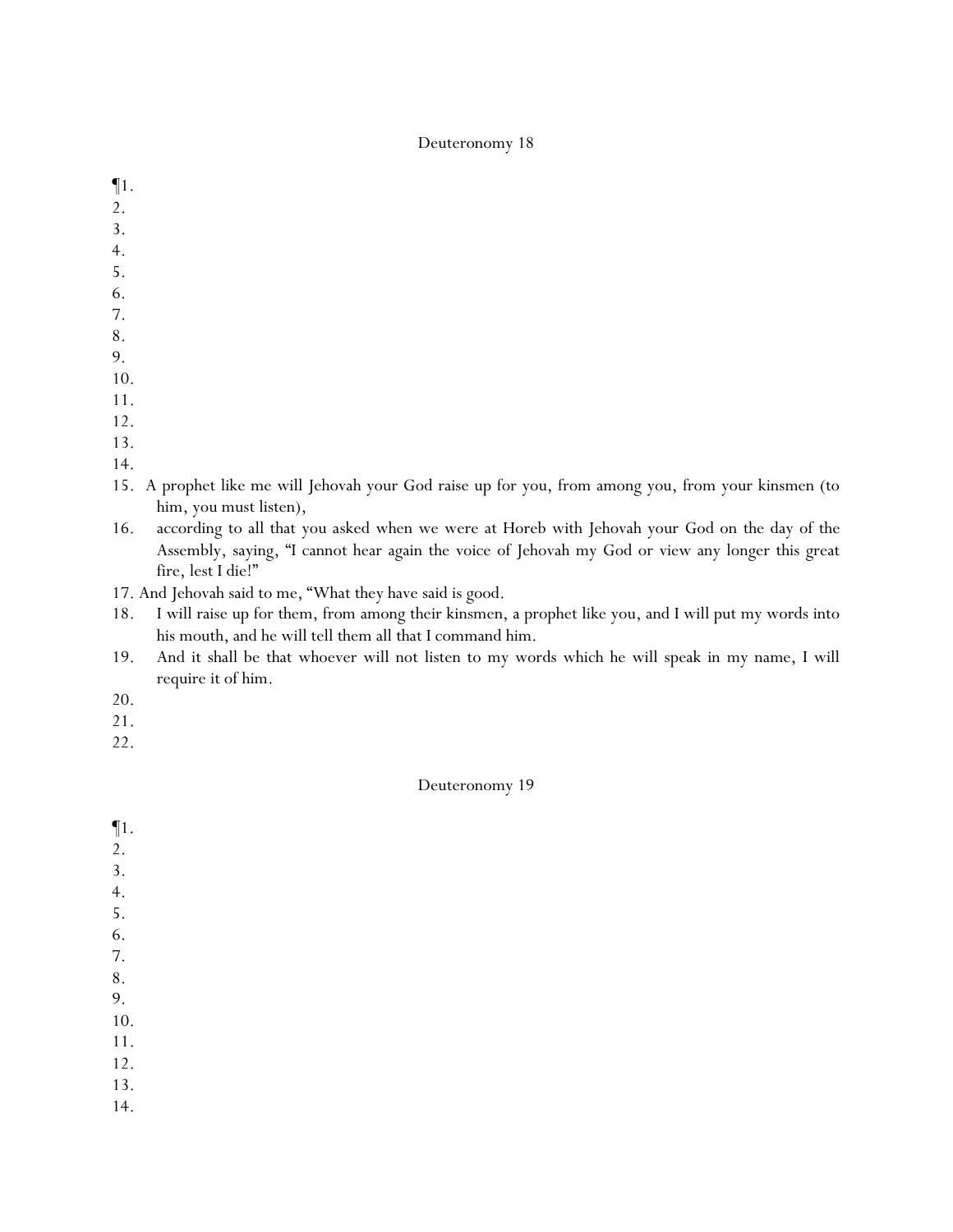- 15. A lone witness shall not rise up against a man for any iniquity or any sin, regarding any sin that he has committed. By the mouth of two witnesses, or by the mouth of three witnesses, shall a matter be confirmed.
- 16.
- 17.
- 18.
- 19.
- 20.
- 21.

¶1. 2. 3. 4. 5. 6. 7. 8. 9. 10. 11. 12. 13. 14. 15. 16. 17.

- 18. 19.
- 20.

| $\P1.$<br>$\overline{2}$ .<br>3.<br>4. |
|----------------------------------------|
|                                        |
|                                        |
|                                        |
| 5.                                     |
| 6.                                     |
| 7.                                     |
| 8 <sub>1</sub>                         |
| 9.                                     |
| 10.                                    |
| $11.$                                  |
| 12.                                    |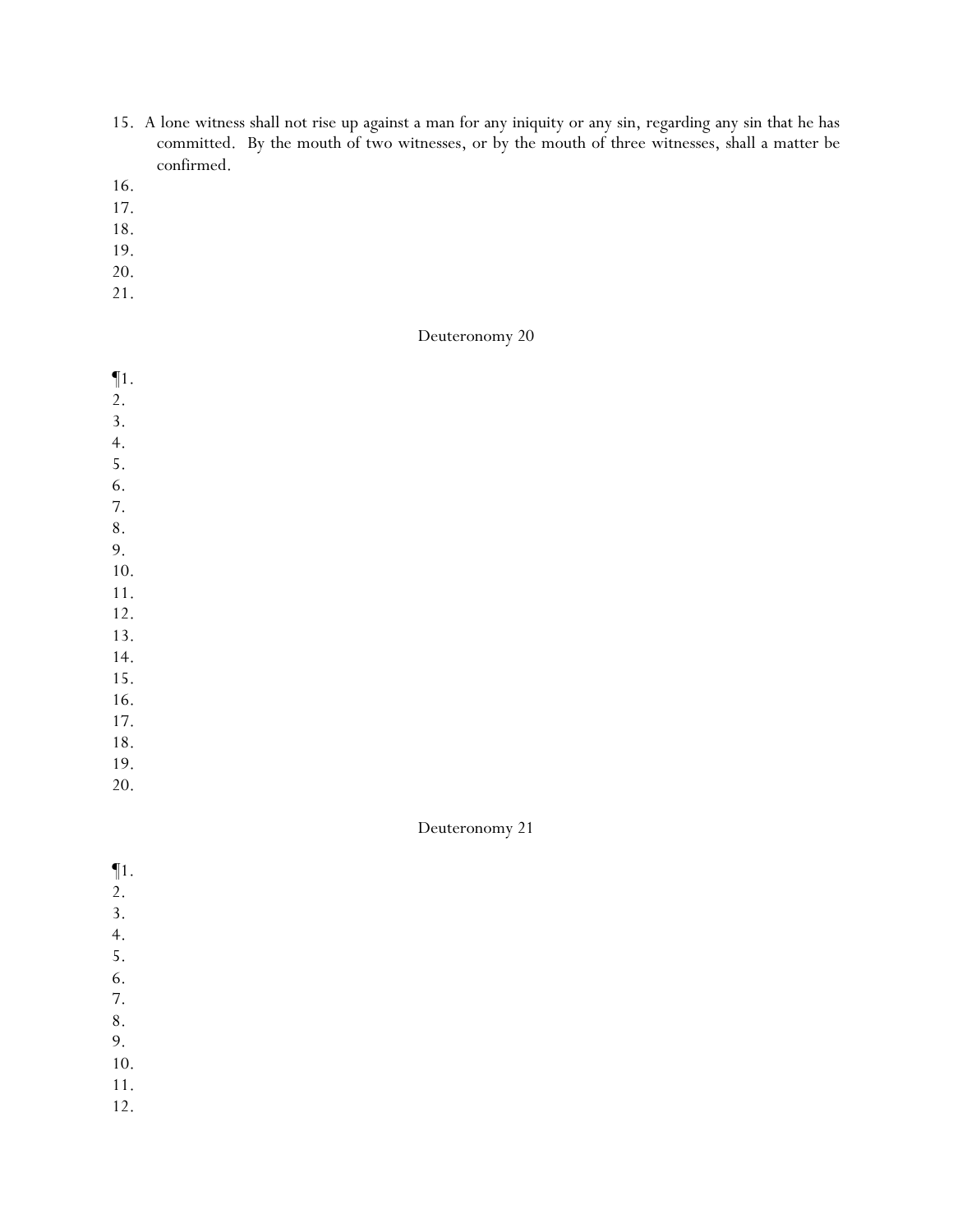- 13.
- 14.
- 15.
- 16.
- 17.
- 18.
- 19.
- 20.
- 21. and all the men of his city shall stone him with stones, that he die, and you shall purge the evil from your midst, and all Israel shall hear *of it*, and fear.
- 22. And when there is a sentence of death against a man for sin, and he is put to death, and hang him on the tree,
- 23. you shall not allow his corpse remain on the tree, but you shall certainly bury him on that day, for a hanged man is accursed of God. And you shall not defile your land that the Lord[?] your God gave you for a possession.

- ¶1.
- 2.
- 3.
- 4.
- 5.
- 6.
- 7.
- 8.
- 9.

10. You shall not plow with an ox and a donkey together.

- 11. You shall not wear material *made of* wool and linen together.
- 12.

13. Now, if a man takes a wife and goes in to her, and then hates her,

- 14. and accuses her of wrongful deeds, and brings upon her a bad name, and says, "I took this woman and came near her, but did not find evidence of her virginity,"
- 15. then the father shall take the young woman, with her mother, and they shall produce the evidence of her virginity to the elders at the city gate.
- 16. Then the father shall say to the elders, "I gave this young woman, my daughter, to this man for a wife, and he has hated her.
- 17. And, behold, he has accused her of wrongful deeds, saying, "I did not find evidence of your daughter's virginity. But here is the evidence of my daughter's virginity." And then they spread out the cloth before the elders of the city.
- 18. Then the elders of that city shall take the man and punish him.<sup>1</sup>
- 19. And they shall fine him one hundred pieces of silver and give the young woman to her father because he brought a bad name upon a virgin of Israel. And she shall be his wife. He may not put her away all his days.
- 20. But if this thing be true, if they do not find evidence of the young woman's virginity,

<sup>&</sup>lt;sup>1</sup> The verb here implies punishment by whipping (cf.  $1Kgs. 12:11, 14$ ).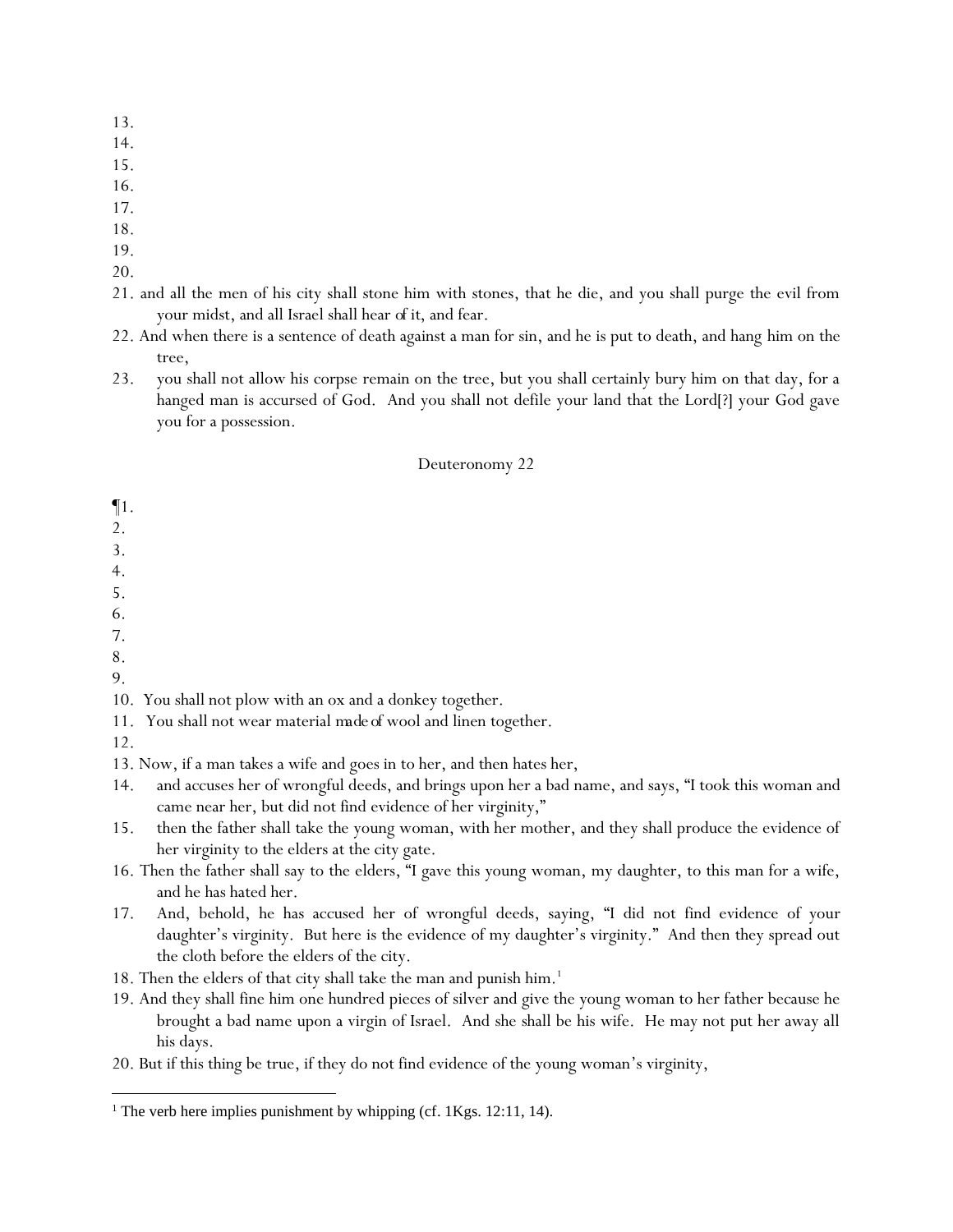- 21. then they shall bring the young woman out of the door of her father's house, and the men of her city shall stone her with stones, and she shall die because she has committed folly in Israel, in committing whoredom in her father's house. So shall you purge out the evil from your midst.
- 22.
- 23.
- 24.
- 25.
- 26.
- 27.
- 28.
- 29.
- 30.

¶1. 2. 3. 4. 5. 6. 7. 8. 9. 10. 11. 12. 13. 14. 15.

16.

- 19.
- 20.
- 21.
- 22.
- 23.
- 24.
- 25.

<sup>17 (18</sup> Heb.). There shall be no temple prostitute of the daughters of Israel, nor a temple prostitute of the sons of Israel.

<sup>18.</sup> You shall not bring the hire of a harlot nor the price of a dog into the house of the LORD your God for any vow, for they both are *an* abomination to the LORD your God.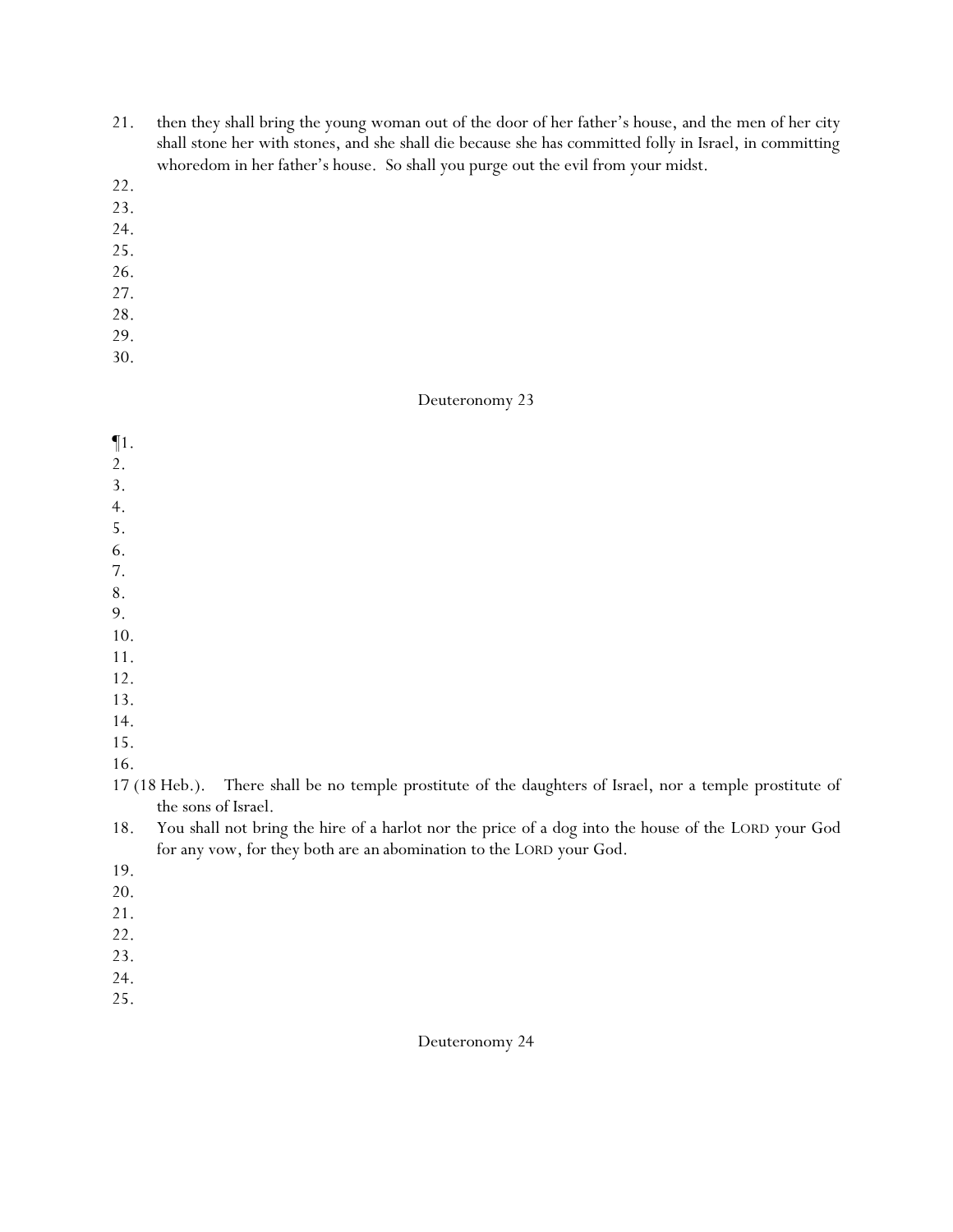- ¶1. When a man takes a woman and marries her, and if it be that she does not find favor in his eyes because he finds in her some indecency, then he shall write her a certificate of divorcement, and put it in her hand, and send her away from his house.
- 2. When she goes out of his house, and leaves, then she may be another man's *wife*.
- 3. But if that latter man hate her, then shall he write her a certificate of divorcement, and put it in her hand, and send her away from his house, or if it be that the latter man die who took her as his wife,
- 4. her first husband who sent her away may not take her again to be his wife after she has been defiled, for that is an abomination before Jehovah, that you do not bring condemnation upon the land which Jehovah your God has given you as a possession.
- 5.
- 6.
- 7.
- 8.
- 9.
- 10.
- 11.
- 12.
- 13.
- 14.
- 15. 16.
- 17.
- 18. And you remember that you were a slave in Egypt, but Jehovah your God redeemed you from there. That is why I have commanded you to do this thing.
- 19.
- 20.
- 21.
- 22.

- ¶1. 2.
- 3.
- 4.
- 5.
- 6.
- 7.
- 8. 9.
- 10.
- 11.
- 12.
- 13.
- 14.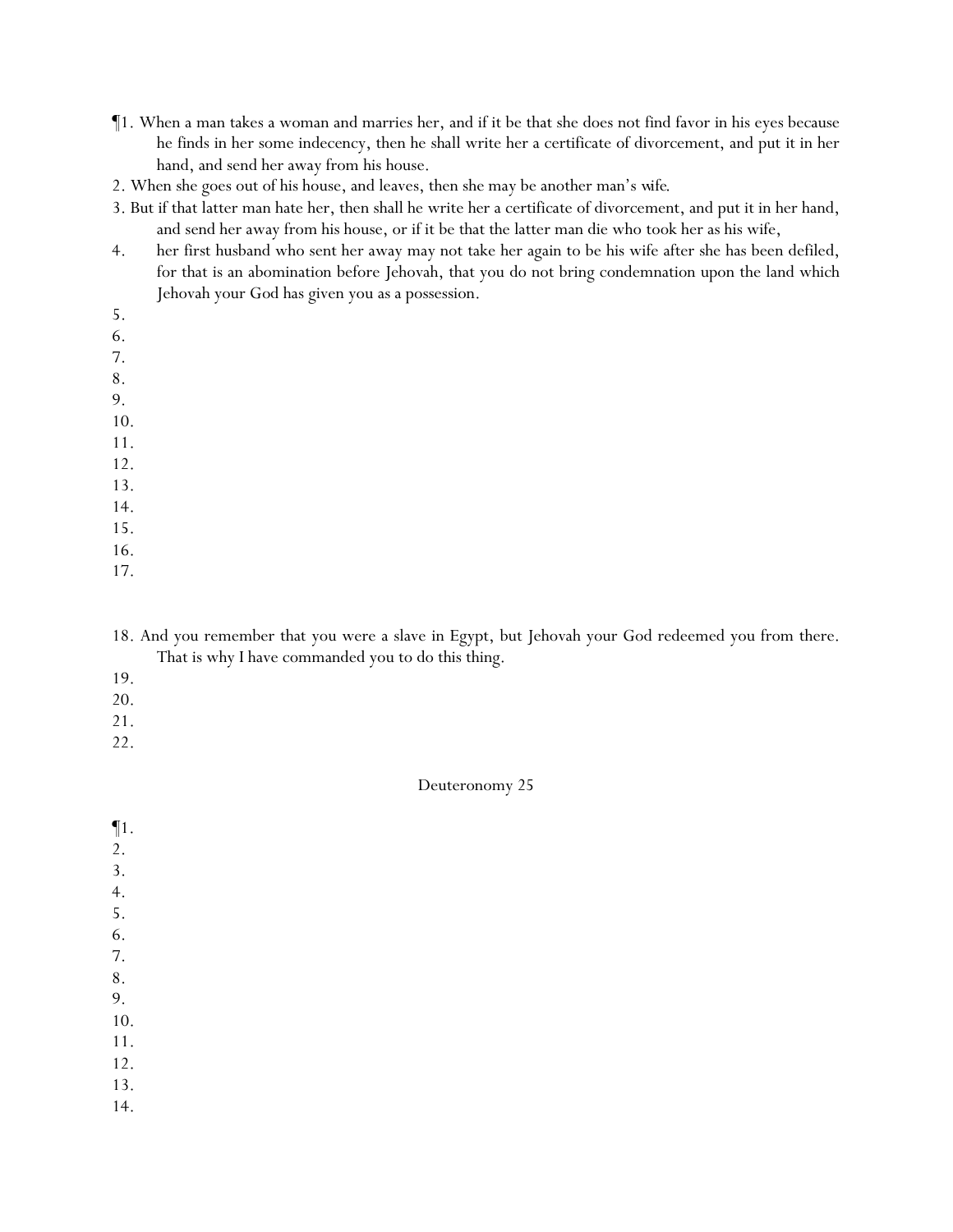- 15.
- 16.
- 17.
- 18.
- 19.

| $\P1.$    |  |  |  |
|-----------|--|--|--|
| 2.        |  |  |  |
| 3.        |  |  |  |
| 4.        |  |  |  |
| 5.        |  |  |  |
| 6.        |  |  |  |
| 7.        |  |  |  |
| $\bf 8$ . |  |  |  |
| 9.        |  |  |  |
| $10.$     |  |  |  |
| 11.       |  |  |  |
| 12.       |  |  |  |
| 13.       |  |  |  |
| 14.       |  |  |  |
| 15.       |  |  |  |
| 16.       |  |  |  |
| 17.       |  |  |  |
| 18.       |  |  |  |
| 19.       |  |  |  |
|           |  |  |  |

- ¶1.  $\overline{2}$ .
- 3. 4.
- 5.
- 6.
- 7.
- 
- 8.
- 9. 10.
- 11.
- 12.
- 13.
- 14.
- 15.
- 16.
- 17.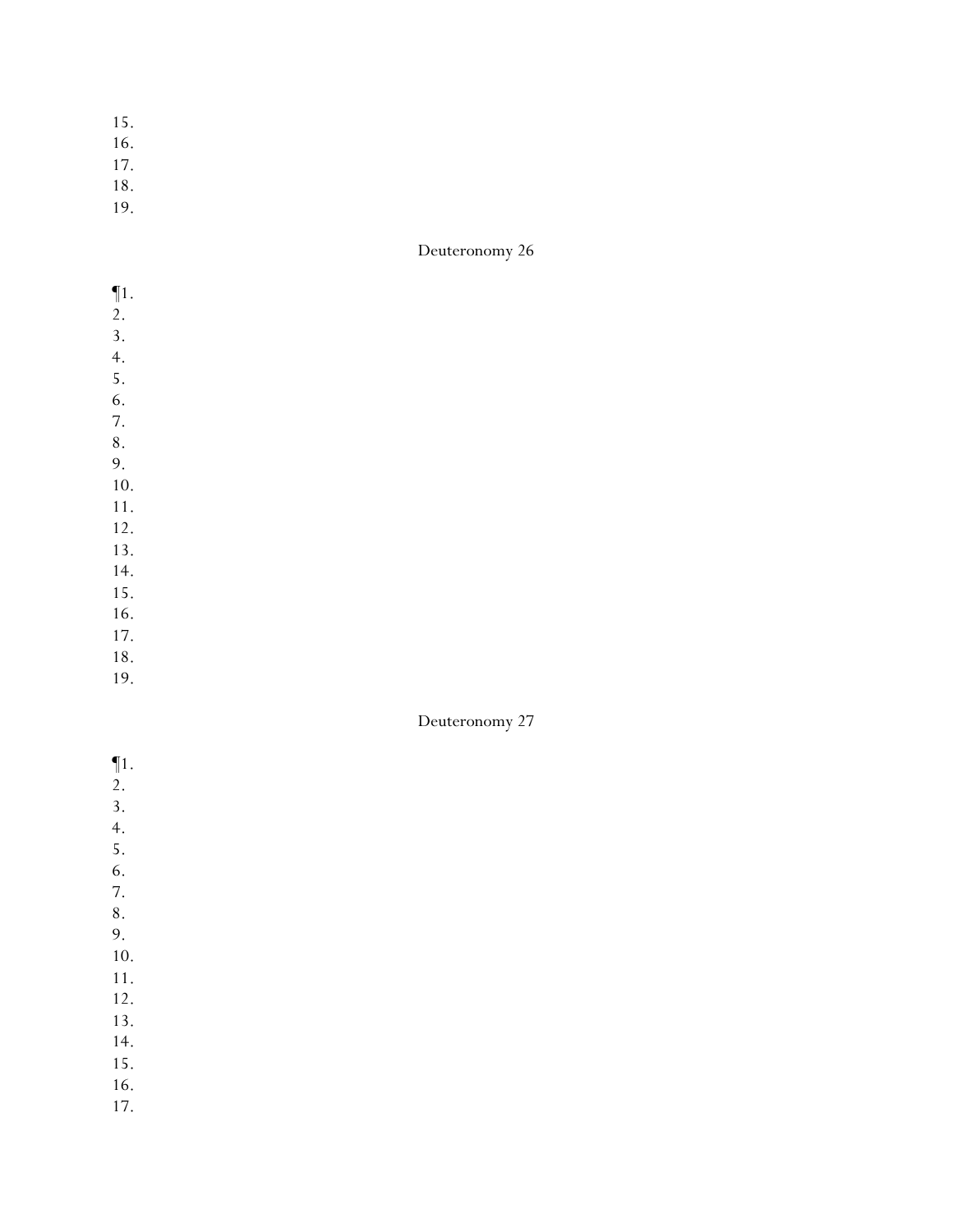- 18.
- 19.
- 20.
- 21.
- 22.
- 23.
- 24.
- 25.
- 26. Cursed be anyone who does not confirm the commandments of this law by doing them! And all the people shall say, "Amen."

| $\P{1}.$ |  |  |  |
|----------|--|--|--|
| 2.       |  |  |  |
| 3.       |  |  |  |
| 4.       |  |  |  |
| 5.       |  |  |  |
|          |  |  |  |
| 6.       |  |  |  |
| 7.       |  |  |  |
| 8.       |  |  |  |
| 9.       |  |  |  |
| $10.$    |  |  |  |
| $11. \,$ |  |  |  |
| 12.      |  |  |  |
| 13.      |  |  |  |
| 14.      |  |  |  |
| 15.      |  |  |  |
| 16.      |  |  |  |
| 17.      |  |  |  |
| $18. \,$ |  |  |  |
| 19.      |  |  |  |
| 20.      |  |  |  |
| 21.      |  |  |  |
| 22.      |  |  |  |
| 23.      |  |  |  |
| 24.      |  |  |  |
| 25.      |  |  |  |
| 26.      |  |  |  |
| 27.      |  |  |  |
| 28.      |  |  |  |
| 29.      |  |  |  |
| 30.      |  |  |  |
| 31.      |  |  |  |
| 32.      |  |  |  |
| 33.      |  |  |  |
|          |  |  |  |
| 34.      |  |  |  |
|          |  |  |  |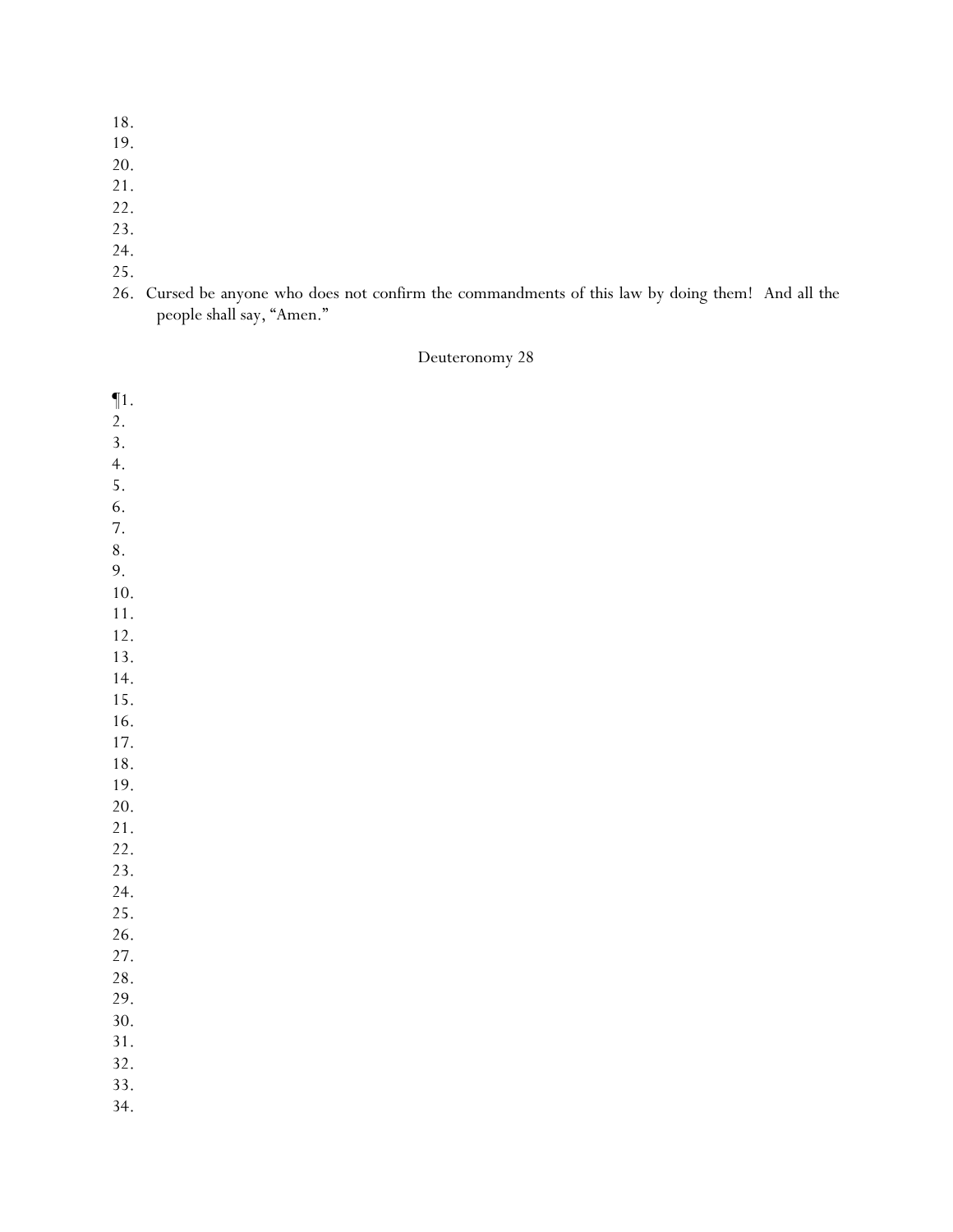- 35.
- 36.
- 37.
- 38.
- 39.
- 40.
- 41. 42.
- 43.
- 44.
- 45.
- 46.
- 47.
- 48.
- 49.
- 50.
- 51. 52.
- 53.
- 54.
- 55.
- 56.
- 57.
- 58.
- 59.
- 60.
- 61.

63.

64. And the LORD will scatter you among all the nations, from one end of the earth to the other, and there will you serve other gods of wood and stone that you and your fathers have not known.

65. And among those nations will you not find rest, and there will be no resting place for the sole of your foot. And there, Jehovah will give you a trembling heart, and failing eyes, and a languishing soul.

- 66. And your lives will hang in doubt before you, and night and day you will live in fear, and you will have no certainty in your lives.
- 67. In the morning you will say, "Oh, that it was evening!", and at evening you will say, "Oh, that it was morning!" Because of the \_\_\_\_\_\_\_\_\_ your heart will feel and the sights that your eyes will see.
- 68. And the LORD will send you back to Egypt in \_\_\_\_\_\_\_\_\_\_\_, by the route that I told you never to look at again. And there will you offer *y*ourselves for sale as slaves to your enemies, male and \_\_\_\_\_\_\_, but there will be no buyer.

- ¶1.
- 2.
- 3.
- 4.
- 5.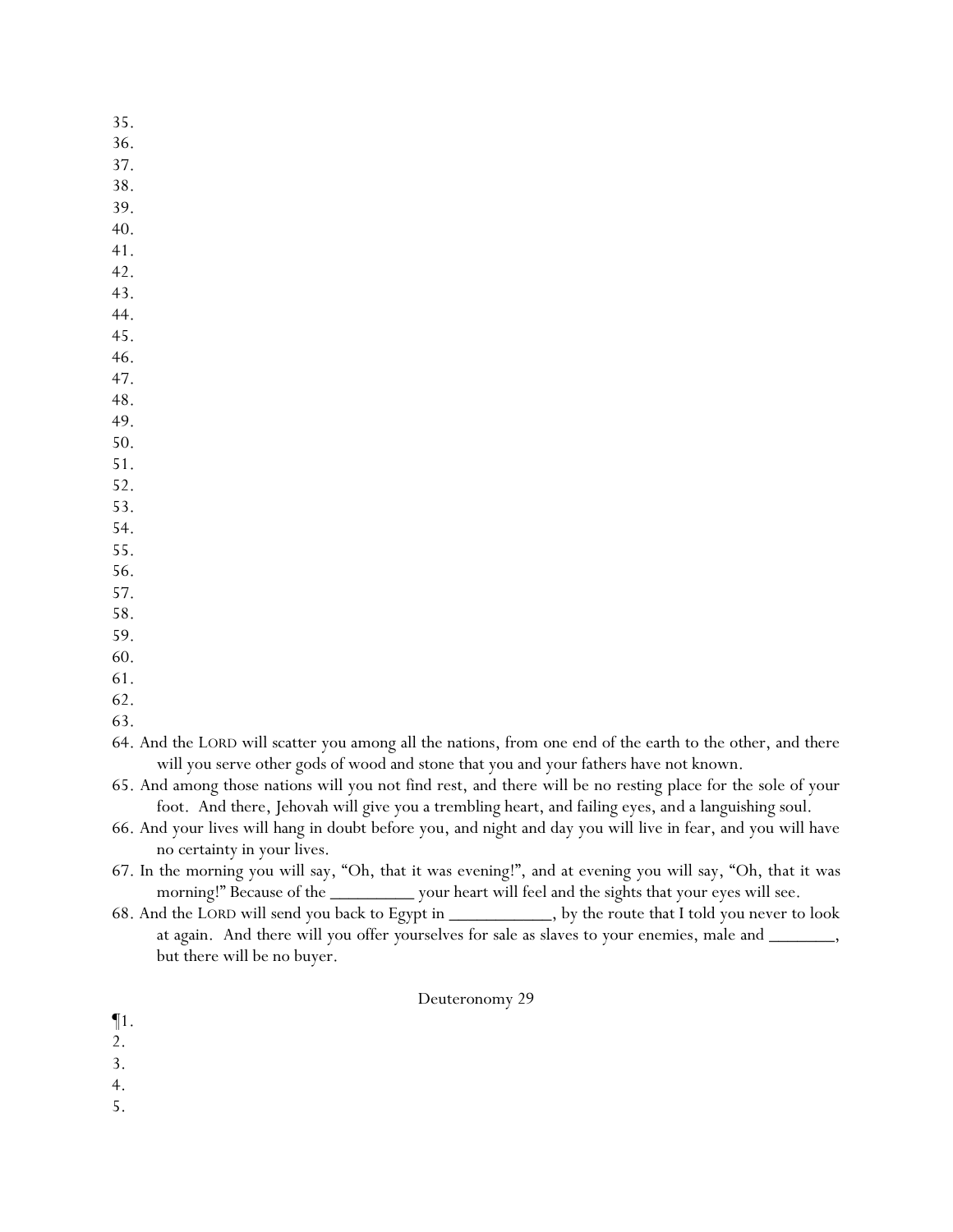- 6.
- 7.
- 8. 9.
- 10.
- 11.
- 12.
- 13.
- 14.
- 15.
- 16.
- 17.
- 18.
- 19.
- 20.
- 21.
- 22.
- 23.
- 24. And all the nations will say, "Why has Jehovah done such as this to this land? What *provoked* the fierceness of this great anger?"
- 25. And they will say, "It is because they forsook the covenant of Jehovah, the God of their fathers, which He made with them when He brought them out from the land of Egypt,
- 26. and they went and served other gods, and bowed themselves to them, gods whom they did not know and *whom*He had not assigned to them.
- 27. And the anger of Jehovah was kindled against this land, to bring upon it all the curses that are written in this book.
- 28. And Jehovah rooted them up out of their ground in anger, and in fury, and in great wrath, and He cast them out into another land, as it is this day."
- 29. The secret things belong to the LORD our God, but things that are revealed belong to us and to our children forever, that we may perform all the words of this law.

- ¶1. And it shall be that when all these things have come upon you, the blessing and the curse that I have set before you, and you call them to mind in all the nations to which Jehovah your God has driven you,
- 2. and you return to Jehovah your God and obey His voice according to all that I command you today, you and your children, with all your heart and with all your soul,
- 3. then Jehovah your God will return your captivity and show you compassion. Yea, Jehovah your God will relent and gather you up out of all the nations where He had scattered you.
- 4. Even if you have been banished to the end of heaven, from there will Jehovah your God gather you up, and from there will He fetch you.
- 5. And Jehovah your God will bring you to the land which your fathers possessed, and you will possess it, and He will do good to you and multiply you more than your fathers.
- 6. And Jehovah your God will circumcise your heart, and the heart of your seed, to love the LORD your God with all your heart, and with all your soul, that you may live.
- 7.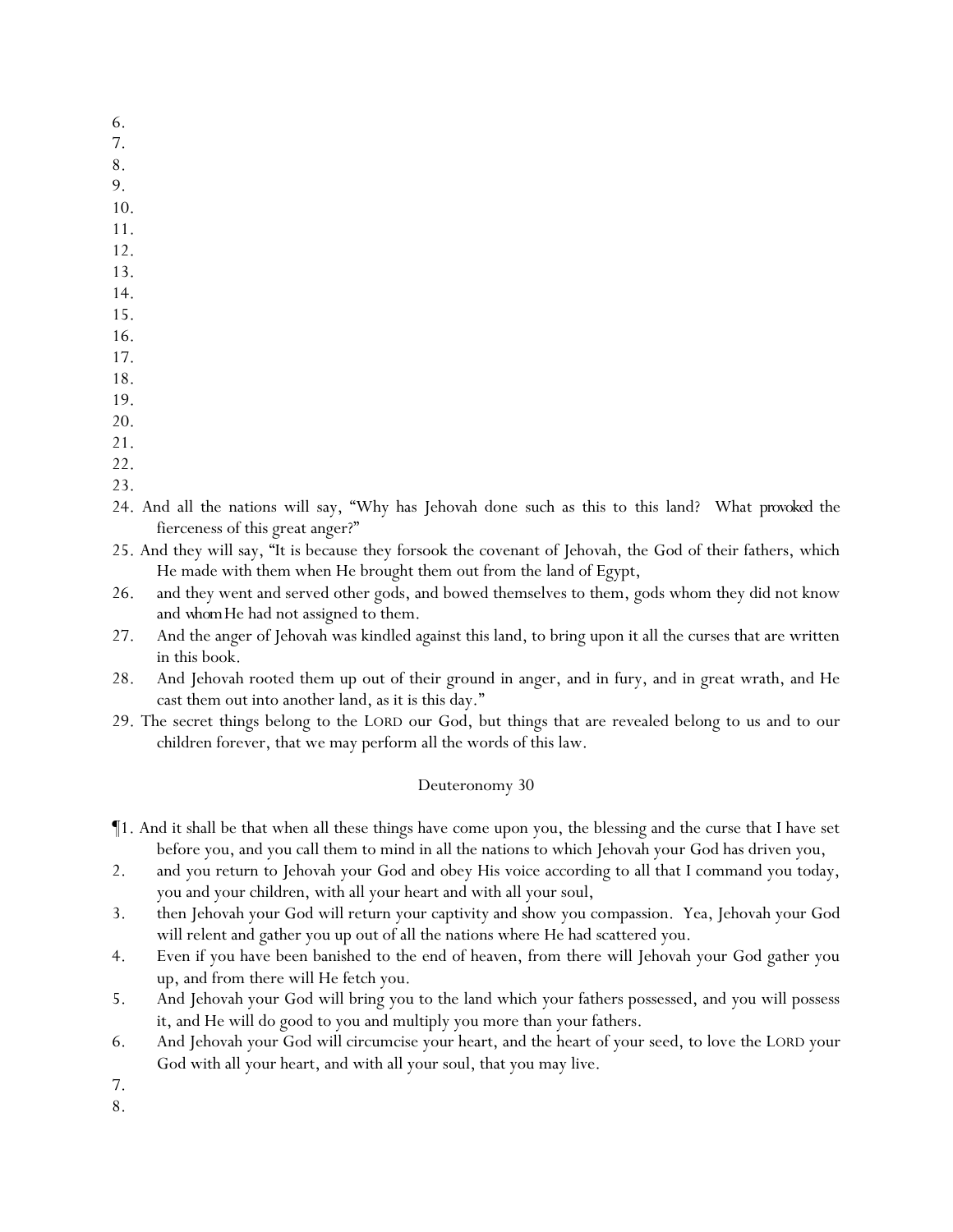10.

11.

- 12.
- 13.
- 14.
- 15.
- 16.
- 17.
- 18.
- 19. I summon heaven and earth to bear witness against you today, that I have set before you life and death, blessing and cursing. Choose life, so that you and your offspring may live
- 20a. to love the Lord your God, to obey His voice, and to cleave to Him, for He is your life.

### Deuteronomy 31

| $\P1.$                                                                                                     |
|------------------------------------------------------------------------------------------------------------|
| 2.                                                                                                         |
| 3.                                                                                                         |
| 4.                                                                                                         |
| 5.                                                                                                         |
| 6.                                                                                                         |
| 7.                                                                                                         |
| $8\,.$                                                                                                     |
| 9.                                                                                                         |
| 10.                                                                                                        |
| 11.                                                                                                        |
| 12.                                                                                                        |
| 13.                                                                                                        |
| 14.                                                                                                        |
| 15.                                                                                                        |
| 16.                                                                                                        |
| 17.                                                                                                        |
| 18.                                                                                                        |
| 19.                                                                                                        |
| 20.                                                                                                        |
| 21.                                                                                                        |
| 22.                                                                                                        |
| 23.                                                                                                        |
| 24.                                                                                                        |
| 25.                                                                                                        |
| 26.                                                                                                        |
| 27.                                                                                                        |
| 28.                                                                                                        |
| 29. For I know that after my death, you will utterly corrupt yourselves and turn aside from the way that I |
| have commanded you, and that evil will befall you in the latter days because you will do evil in the       |

sight of Jehovah, to provoke Him to anger by the work of *y*our hands.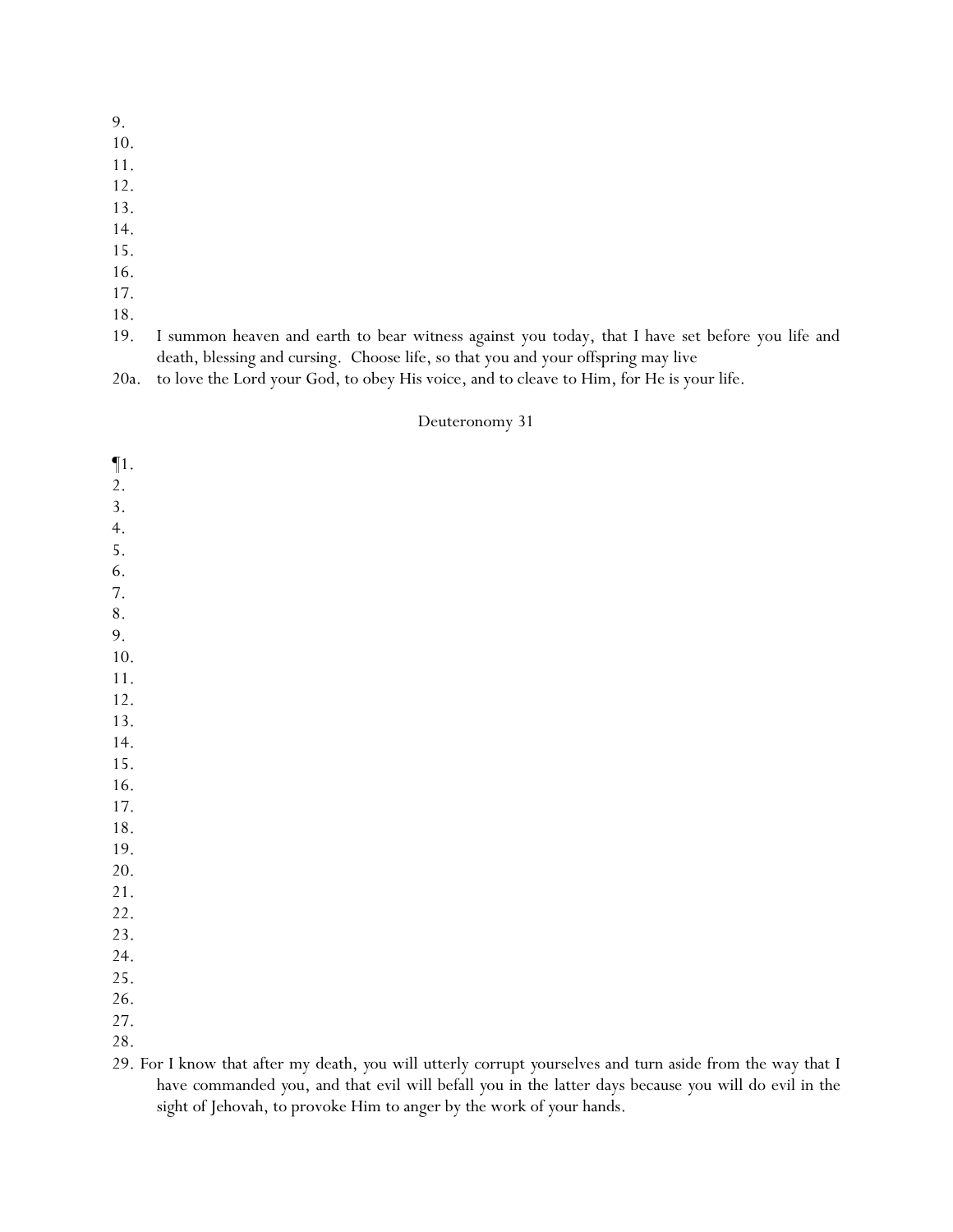30. And Moses spoke in the ears of all the congregation of Israel the words of this song, until they were ended:

- ¶1. Give ear, O heaven, and I will speak, and hear, O earth, the words of my mouth.
- 2. My doctrine will drop like the rain, my speech will distill like the dew, like raindrops upon grass, like showers upon herbs,
- 3. for I will proclaim the name of Jehovah. Ascribe greatness to our God!
- 4.
- 5.
- 6.
- 7.
- 8. When the Most High gave an inheritance to Gentiles, when He divided the sons of man, He fixed the boundaries of the peoples according to the number of the sons of God.<sup>2</sup>
- 9.
- 10.
- 11.
- 12.
- 13.
- 14.
- 15.
- 16. They provoked Him to jealousy with strange *gods*; with abominations, they provoked Him to anger.
- 17. They sacrificed to demons, not to God, to gods they did not know, new gods that came in from close by, whom *y*our fathers had not feared.
- 18. Of the Rock who bore you, you were unmindful, and you forgot God, who travailed with you.
- 19. And Jehovah saw it, and He despised *them*because of the provocations of His sons and His daughters.
- 20. And He said, "Let me hide my face from them. I will see what their end *will be*, for they are a perverse generation, children in whom is no faithfulness.
- 21. They have moved me to jealousy with *that which* is not God; they have provoked me to anger with their vanities. Therefore, I will move them to jealousy with *those which* are not a people; I will provoke them to anger with a foolish nation.
- 22.
- 23.
- 24.
- 25.
- 26. I said I would cut them to pieces, that I would erase the memory of them from mankind,
- 27. except that I wanted to avoid provocation of the enemy, lest their adversaries misconstrue *it* and say, "Our power is superior; Jehovah did not do all this."
- 28.
- 29.
- 30.
- 31.
- 32.
- 33.

<sup>2</sup> The Masoretic Text has "sons of Israel".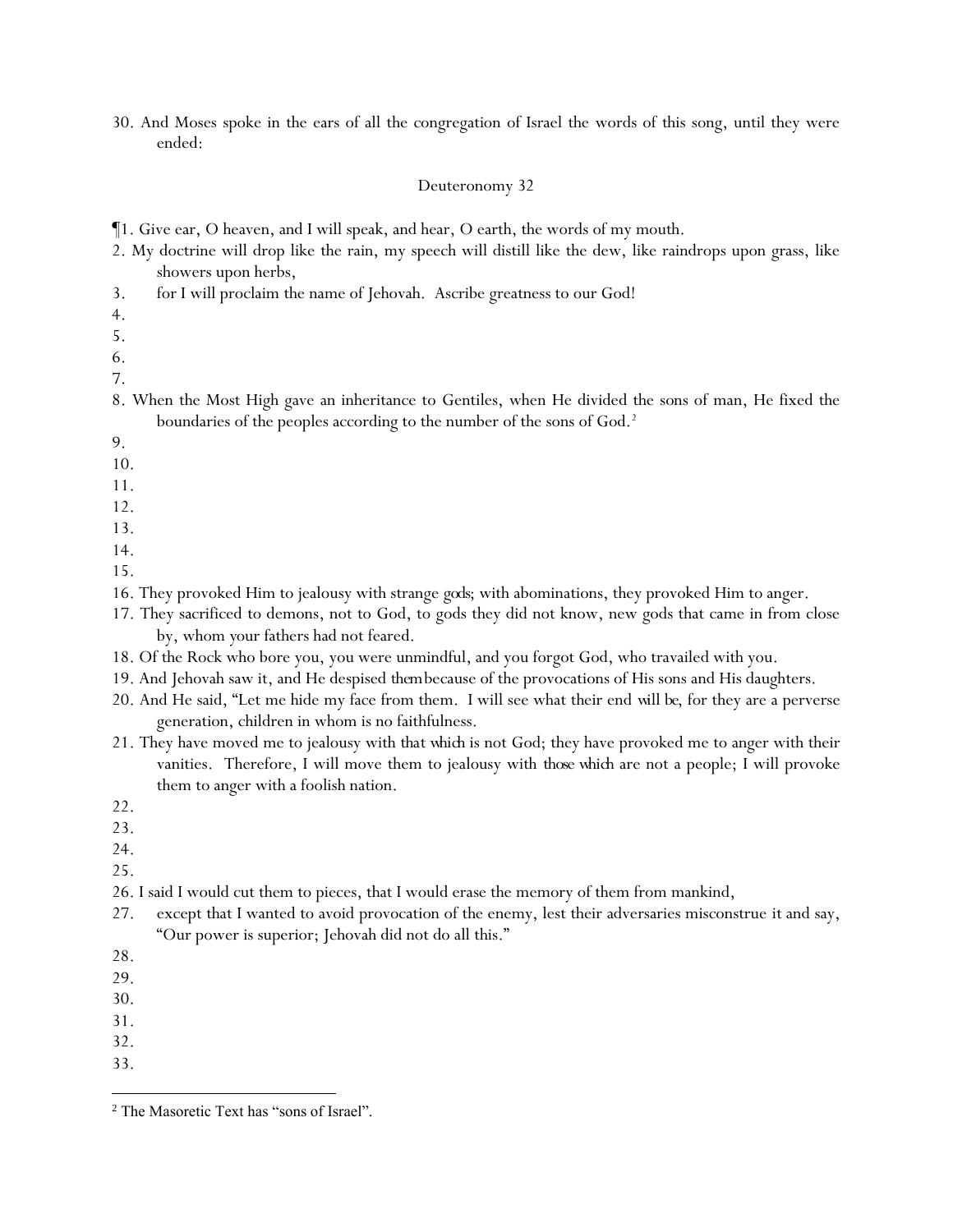35.

- 36. Jehovah will certainly judge His people, but He will have pity on His servants when He sees that *their* strength is gone, whether to hold on or let go.
- 37.
- 38.
- 39. See now that I, even I, am He, and there is no god with me! I kill, and I restore to life. I wound, and I heal. And there is no one who can deliver out of my hand.
- 40.
- 41.
- 42.
- 43.
- 44.
- 45.
- 46. And he said to them, "Apply *y*our hearts to all the words that I am testifying among *y*ou today, so that *y*ou command *y*our children to be careful to do all the words of this law."
- 47. For it is not a vain thing for *y*ou, because it is *y*our life, and by this thing *y*ou will prolong *y*our days in the land that *y*ou are about to cross the Jordan to possess.
- 48.
- 49.
- 50.
- 51.
- 52.

### Deuteronomy 33

¶1. This is the blessing with which Moses, the man of God, blessed the children of Israel before his death.

2. And he said, "Jehovah came from Sinai, and appeared to them from Seir. He shone forth from Mount Paran. From His right hand came the Holy One with myriads; fire was their mandate.

- 3.
- 4.
- 5.
- 6.

- 8. And to Levi, he said, "Let your Thummim and your Urim belong to a godly man, whom you tested at Massah, with whom you contended at the waters of Meribah,
- 9. he who who said to his father and mother, "I do not recognize you," and to his kinsman, "I do not acknowledge you," and to his children, "I do not know you." But they obeyed what you said and kept your covenant.
- 10 They will teach Jacob your judgments, and Israel, your law; they will burn the smoke of sacrifice into your nostrils and whole burnt offering upon your altar.
- 11.
- 12.
- 13.
- 14.
- 15.